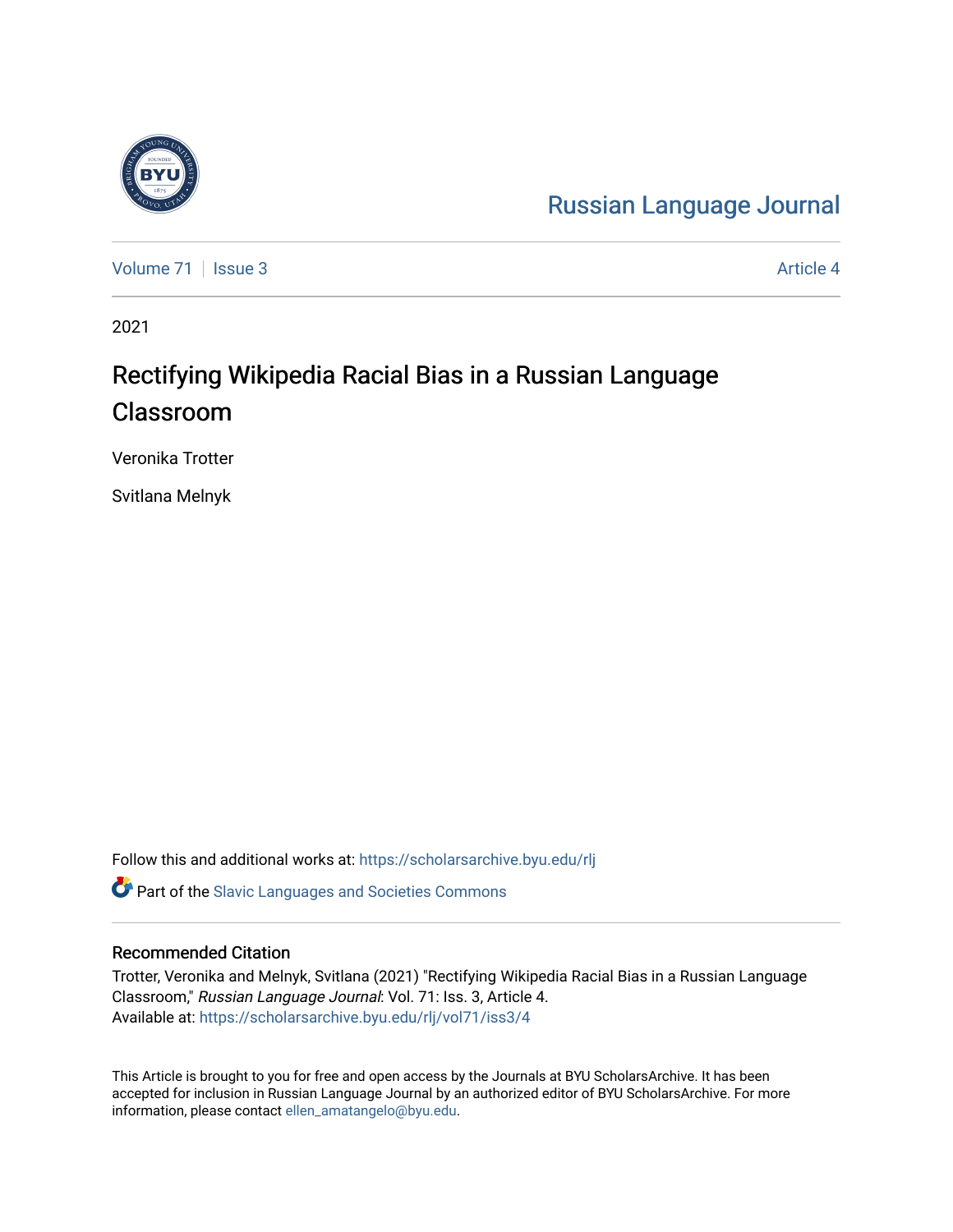### **Rectifying Wikipedia Racial Bias in a Russian Language Classroom**

#### **Veronika Trotter, Svitlana Melnyk**

#### **1. Introduction**

Over the last decade, minority representation has emerged as a subject of critical self-reflection in the field of Slavic, East European, and Eurasian Studies (SEEES), prompting discussions that have centered on both the limited participation of minority populations within the community of SEEES scholars and students and the relative lack of attention that minority communities receive in SEEES teaching and research. Efforts to grapple with both issues became more urgent in the aftermath of George Floyd's murder and the massive protests for racial justice throughout the United States and beyond. Major centers for SEEES teaching and research have organized well-attended online panel discussions and lecture series that address minority and especially racial issues in the context of the discipline. The American Association for Teachers of Slavic and East European Languages (AATSEEL) has issued a statement that underscores "the need for diversity, equity, and inclusion in our profession" and has formed the Working Group on Diversity and Inclusion (AWGDI) to discuss "transforming our curricula, revisiting our teaching practices, revising our programming, and ...remaking the canon" (Banerjee and Safran, 2020). On its website, the American Council of Teachers of Russian (ACTR) has launched a page under the title "Resources for Diversity, Inclusion and Equity in the Classroom" with links to ACTR-sponsored panel discussions and webinars that provide suggestions for inclusive instructional practices and incorporating ethnic and racial diversity of content into Russian language programs at the pre-college and postsecondary levels.

In this article, the authors discuss how a project-based learning activity can contribute to diversification of content in Russian language instruction at the advanced level in a large university setting. As Anya and Randolph (2019) have recently observed, a "diverse and meaningfully representative curriculum" can only result from conscious and persistent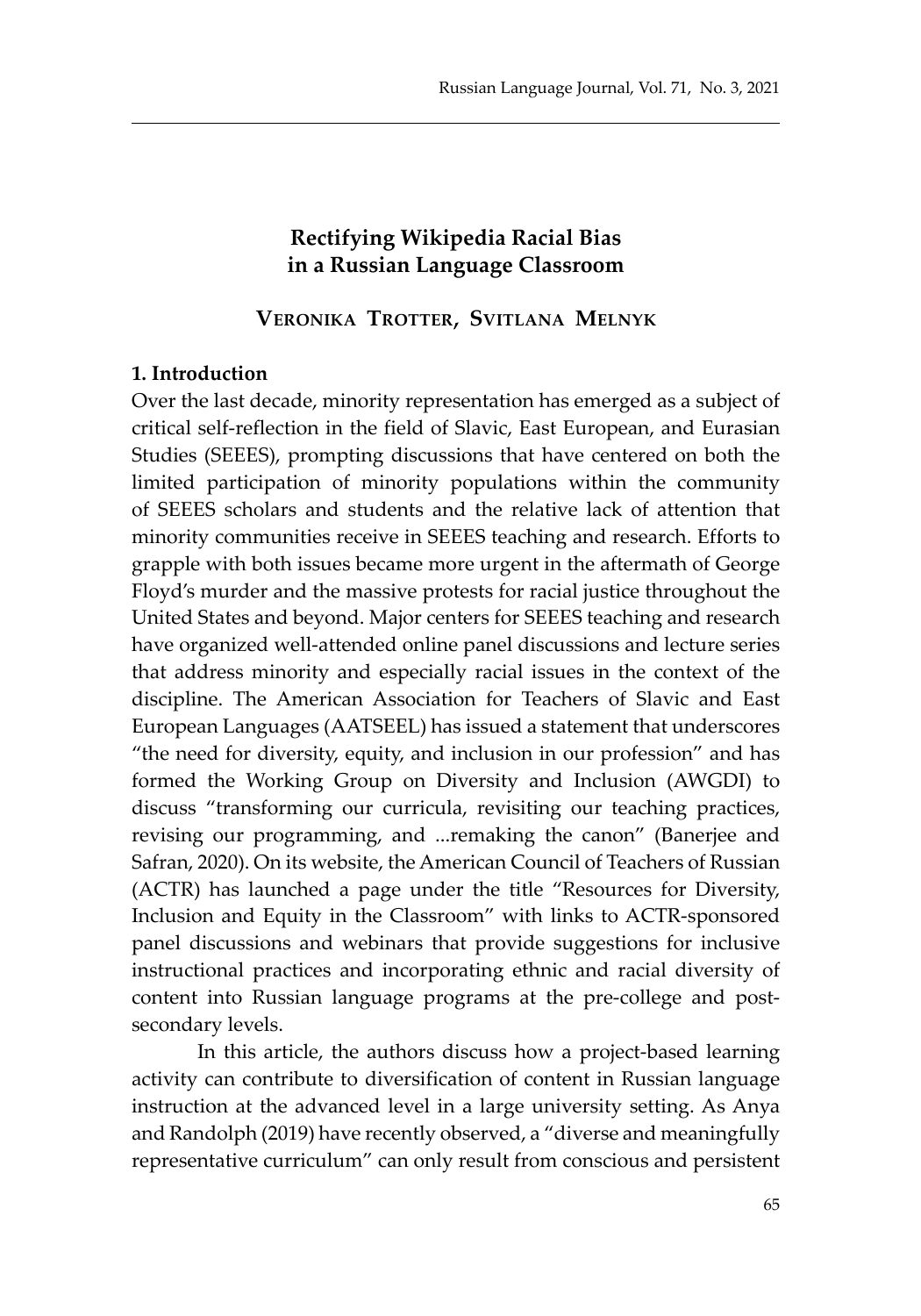efforts on the part of foreign language teachers, who "must be intentional about finding and incorporating authentic resources that represent non-dominant target language and learner communities and cultural narratives (e.g., non-white, non-heterosexual, non-cisgender, non-male, non-middle/upper class, non-Eurocentric, non-English) so that these voices may be amplified in our courses and, more importantly, so that our world and social realities can be more accurately and more completely represented" (2019, p. 26).

In the community of Russian language teachers, attempts to diversify content have chiefly centered on the presentation of minority groups and communities in the Russian Federation or Russophone citizens of other countries, in particular the so-called Near Abroad. This admirable and worthy enterprise parallels more longstanding efforts in the French, Spanish, and English (as a second or world language) teaching professions to familiarize their students with the culture and perspectives of underrepresented groups within their respective larger speech communities. The project discussed in this article, however, foregrounds aspects of African American history, namely its intertwining with Russian and Soviet history—a subject with a relatively modest body of research in English (e.g., Blakely 1986; Baldwin 2002; Matusevich 2007; Carew 2008) and even less representation in Russian language scholarship, academic or public. As part of Russian for the Social Sciences, a content-based advanced Russian language class, students contributed to public Russian language scholarship on African American history by researching, writing, and publishing Russian language Wikipedia articles about African Americans whose lives were distinguished by significant engagement with Russia/USSR.

## **2. Project-based language learning**

The project was designed by language instructor Svitlana Melnyk and university librarian Veronika Trotter (a former language instructor herself) and conducted in 2018 and 2020 at Indiana University. The project drew upon the project-based learning (PBL) approach, which incorporates the educational theory of learning by doing, expounded by American philosopher and educational reformer John Dewey. PBL, which has made its way into the practice of a broad spectrum of educators, is a teaching method in which students gain knowledge and skills by working for an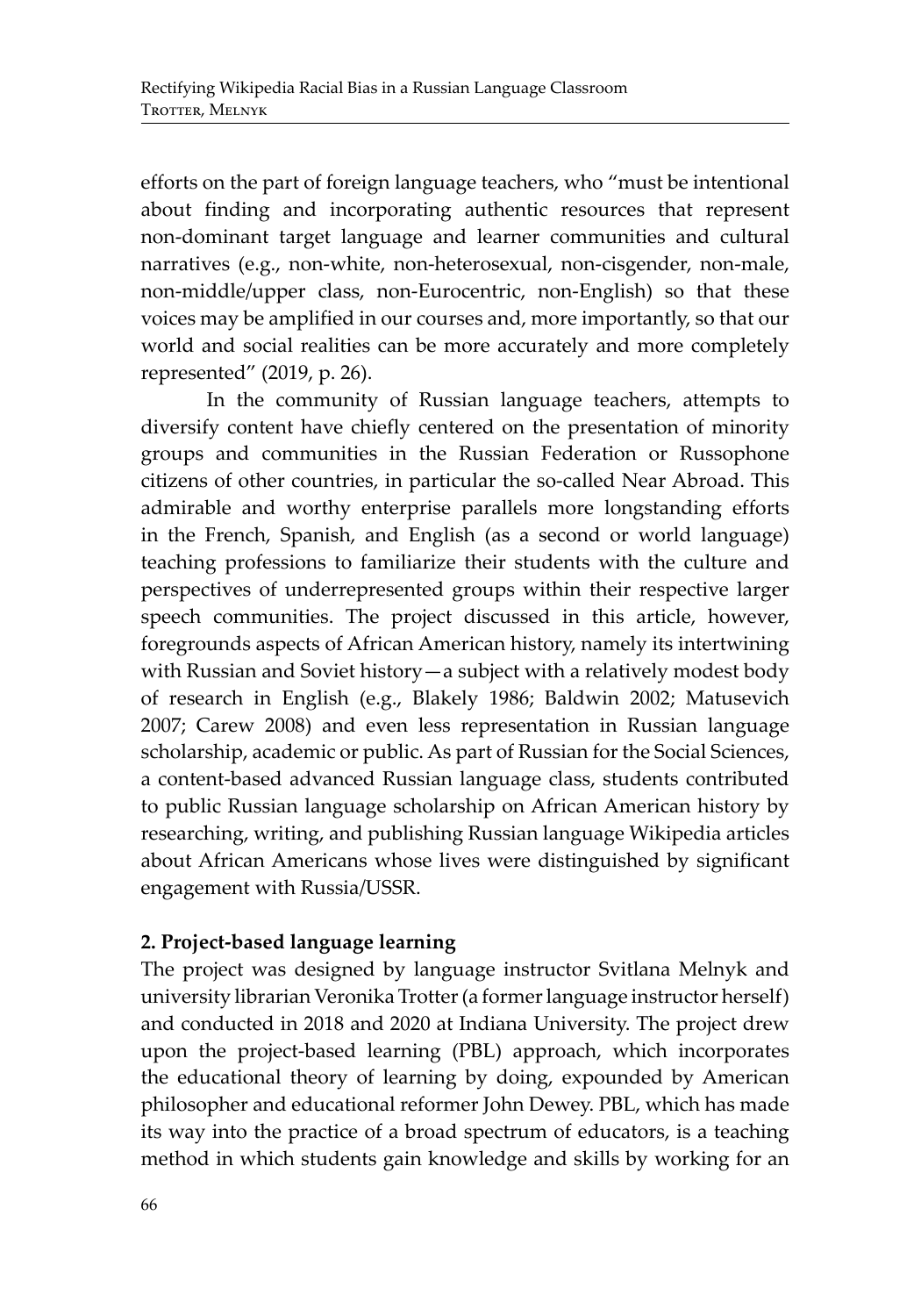extended period to investigate and respond to an authentic, engaging, and complex question, problem, or challenge.<sup>1</sup> The end result of PBL is a socially meaningful and publicly available product.

In the field of language education and acquisition, the PBL approach has been recognized as project-based language learning (PBLL). As can be seen from the titles of recent publications cited in the next paragraph, the terms "project-based learning" and "project-based language learning" can be used interchangeably. However, Beckett, Slater, and Mohan (2019) point out the unique characteristics of this approach, in which language is both a target and a tool, and students are engaged in language learning through content-based activities: "As such, PBL can become project-based language learning with content-based activities composed of a series of tasks for solving problems, thinking critically, making decisions, producing products, and articulating the process and products" (2019, p.6).

The implementation of this approach into foreign language pedagogy is relatively new and needs to be studied more widely (Beckett, Slater, and Mohan 2019). Among the recent publications that address this need are *Global Perspectives on Project-Based Language Learning, Teaching, and Assessment: Key Approaches, Technology Tools, and Frameworks* edited by Gulbahar H. Beckett and Tammy Slater (2019) and *Project-Based Learning in Second Language Acquisition: Building Communities of Practice in Higher Education* edited by Adrián Gras-Velázquez (2020). Besides discussing the theoretical framework and philosophical models of PBLL (Beckett and Miller (eds) 2006; Beckett et al. 2019; Skalet 2019), recent publications also address the implementation of the PBL approach in language classrooms, reviews of case studies, immersion and community engagement (Beckett et al. 2019), and professional development in PBLL (Hixon, Ravitz, and Whisman 2012).

One of the most important topics discussed in the literature is the advantages of the PBL approach in a language classroom. Summarizing the benefits of implementing project-based learning, Stoller and Myers (2020) point out its adaptability to bilingual, multilingual, and multicultural classrooms. They emphasize the authenticity of experience and linguistic environment and the positive impact of PBLL on language skills. In addition, the authors underscore enhanced student confidence

<sup>&</sup>lt;sup>1</sup> See PBL works https://www.pblworks.org/what-is-pbl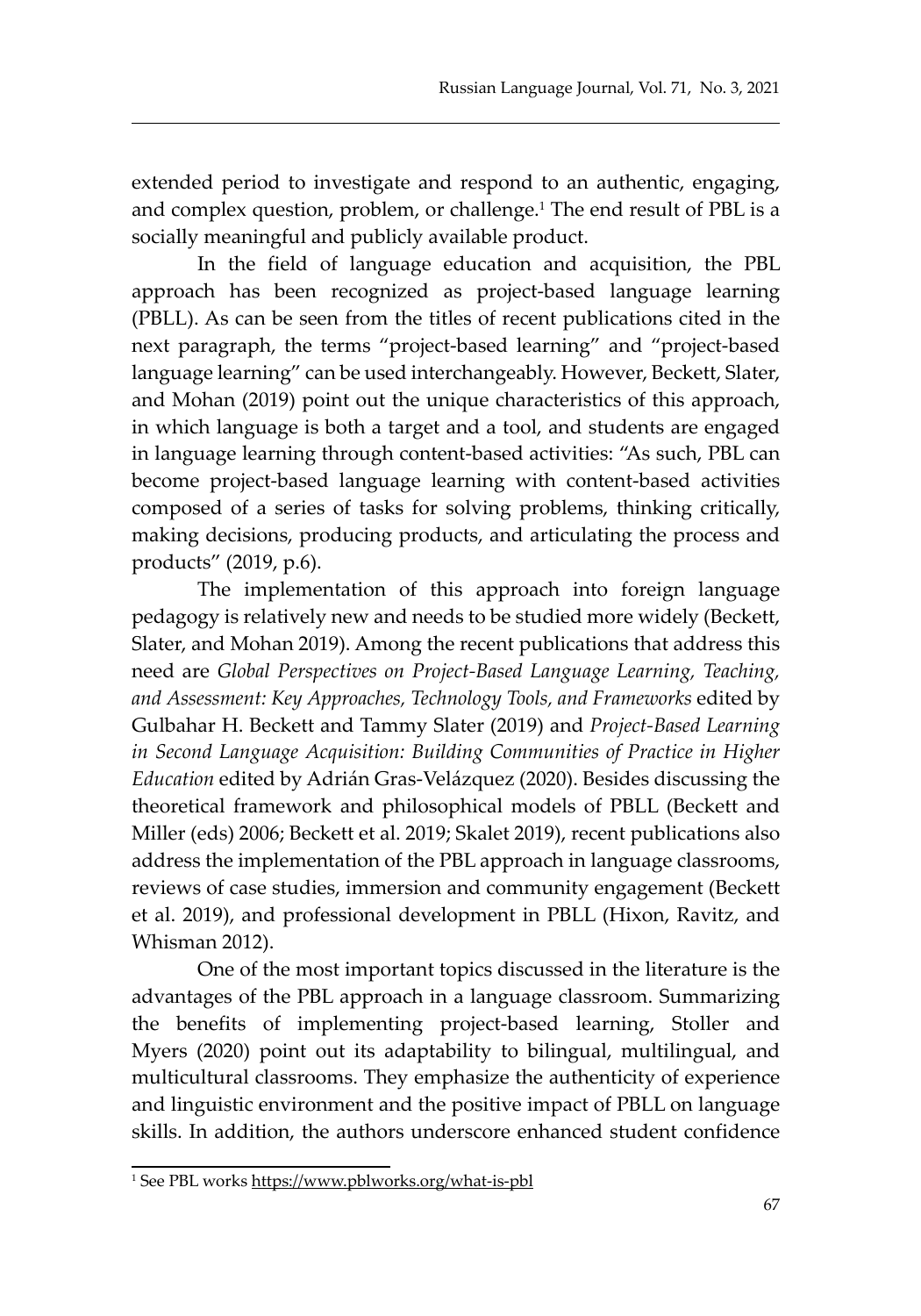and self-esteem, as well as an improved attitude toward learning and using the target language. Stoller and Myers also point out repeated opportunities for interaction (output), modified input, and negotiated meaning, as well as for purposeful attention to form and other aspects of language. Furthermore, Stoller and Myers underline improved abilities in critical thinking and collaborative work. They also state that participation in project-based learning increases motivation, engagement, and creativity.

In addition to publications about this approach, a number of institutions, among them the Buck Institute for Education<sup>2</sup> and the National Foreign Language Resourse Center at the University of Hawaii at Mānoa,<sup>3</sup> have developed instructional materials and criteria for PBLL. The attractiveness of the approach has increased recently due to the COVID-19 pandemic and the prevalence of online teaching. For example, the website PBLMatters<sup>4</sup> offers a series of synchronous and asynchronous workshops for educators.

The Buck Institute has created a comprehensive model for projectbased learning—a gold standard. The Gold Standard Project is focused on student learning outcomes and includes the following essential project design elements: a challenging problem or question, sustained inquiry, authenticity, the students' voice and choice, reflection, critique and revision, and a public product. This universal framework can be implemented in a language classroom.

Our project was designed with all of these elements and meets the gold standard. (1) Both the topic and the task were challenging. Writing a Wikipedia article requires that students increase their reading proficiency in Russian and improve their research and writing skills. (2) While working on a Wikipedia page, students undertook a sustained inquiry using the target language as they conducted their own research, regularly consulted with the instructors and their peers and used research skills from the very beginning (information search) to the end (formatting sources in Russian)—all in the target language. (3) The students were required to work with authentic texts for the project. (4) Students chose a person for whom they would create a Wikipedia page biography and were

<sup>&</sup>lt;sup>2</sup> See the materials developed by the Buck Institute for Education: <u>https://www.pblworks.</u> org/

<sup>&</sup>lt;sup>3</sup> See more PBLL resources and projects: <u>http://www.nflrc.hawaii.edu/</u>

<sup>&</sup>lt;sup>4</sup> A series of synchronous and asynchronous workshops for educators: https://www. pblmatters.org/upcoming-pbl-events.html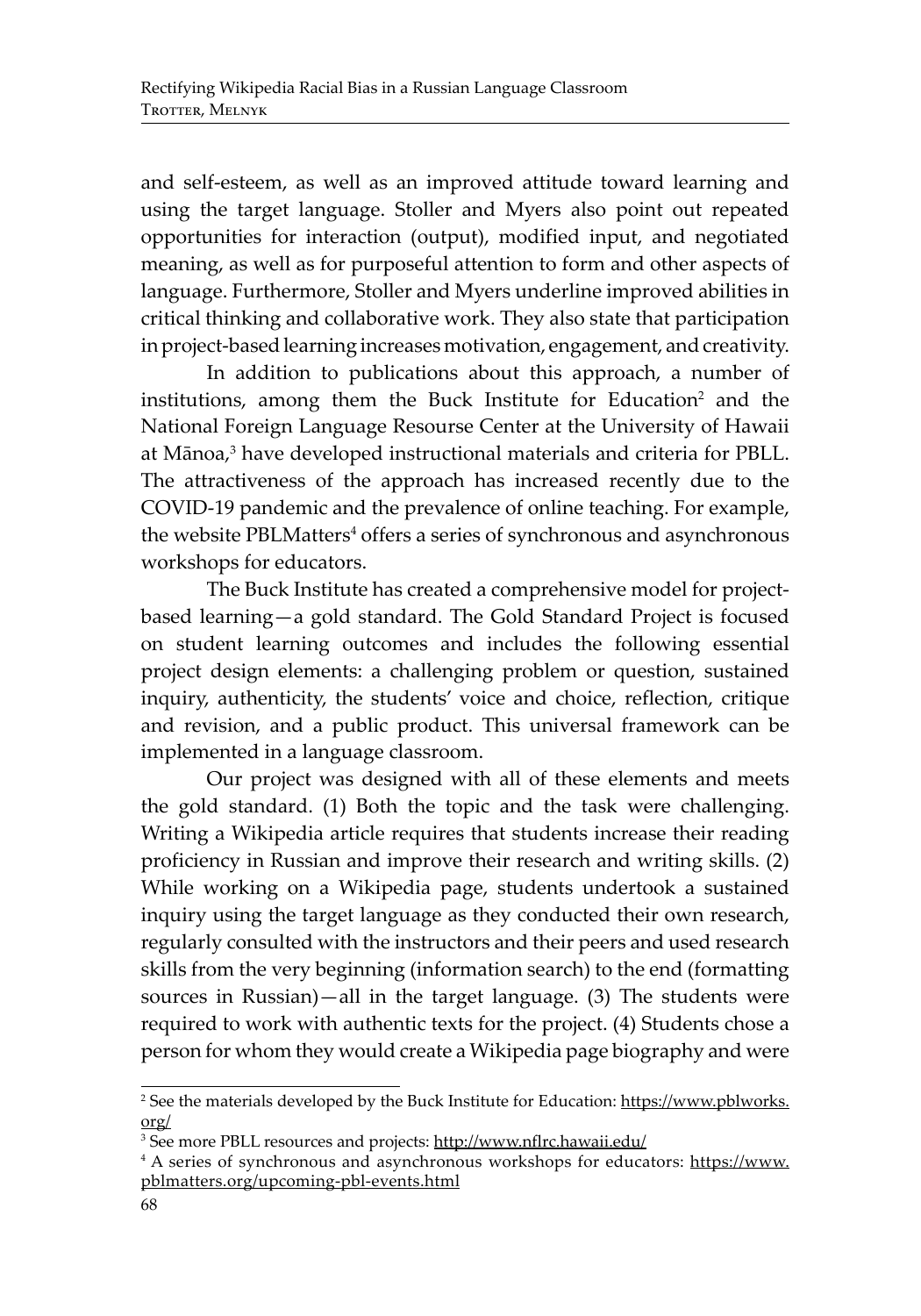able to make decisions about which sources of information to include in the page. (5) Students had the opportunity to provide their reflections regarding the specific knowledge they acquired about the topic and the target language skills they gained in a questionnaire and during the final mini-conference. (6) The students' work was critiqued and evaluated by the instructor and the librarian, by the students' peers, and through selfassessment. Such revision was an ongoing process. Students were able to edit their articles after the end of the class and the project. (7) Students created Wikipedia pages, which are public products.

#### **3. Wikipedia and its educational value**

The idea for this project occurred to Trotter after she attended a roundtable entitled "School-University Partnerships in Russian Language: How Collaborations Can Serve Students, Communities, Programs, and the Field" at the ASEEES convention in 2017. One of the participants mentioned that minority high school students do not engage with Russia or other parts of Eastern Europe because of the lack of diversity in Slavic studies. It is not a secret that Slavic studies in the United States is a rather White profession and a field that is not always welcoming to minority populations.<sup>5</sup> The roundtable conversation on these issues inspired the librarian to look for ways to contribute to the diversification of Slavic studies. To start, she compiled a LibGuide<sup>6</sup> on African Americans in Russia.<sup>7</sup> The LibGuide is organized chronologically and presents resources about African Americans whose lives were distinguished by significant engagement with Russia and the Soviet Union. By no means exhaustive, the LibGuide serves as a good starting point for anyone who wants to explore the topic. Work on the LibGuide led the librarian to the discovery that Russian

<sup>5</sup> This can be observed in heated public disputes on SEELANGS (an email-based forum for scholars of Slavic and Eastern European languages and literatures), such as one described by Jennifer Wilson (https://jordanrussiacenter.org/news/slavic-studies-racially-tonedeaf/#.YLeN6PlKjIW) and Philip Gleissner (http://philipgleissner.com/quitseelangs/). This issue was also discussed in a recent "AATSEEL statement concerning inclusive language in the Slavic language classroom and a monitored professional announcement list": https:// www.aatseel.org/about/presidents-message/messages/

<sup>6</sup> From "Library Guide," a popular Web publishing and content curation platform designed for libraries and used among others for organizing class- and subject-specific resources.

<sup>7</sup> "Library Research Guides: African Americans in Russia: Home," Home – African Americans in Russia – Library Research Guides at Indiana University, accessed March 23, 2021, http://guides.libraries.indiana.edu/c.php?g=792963.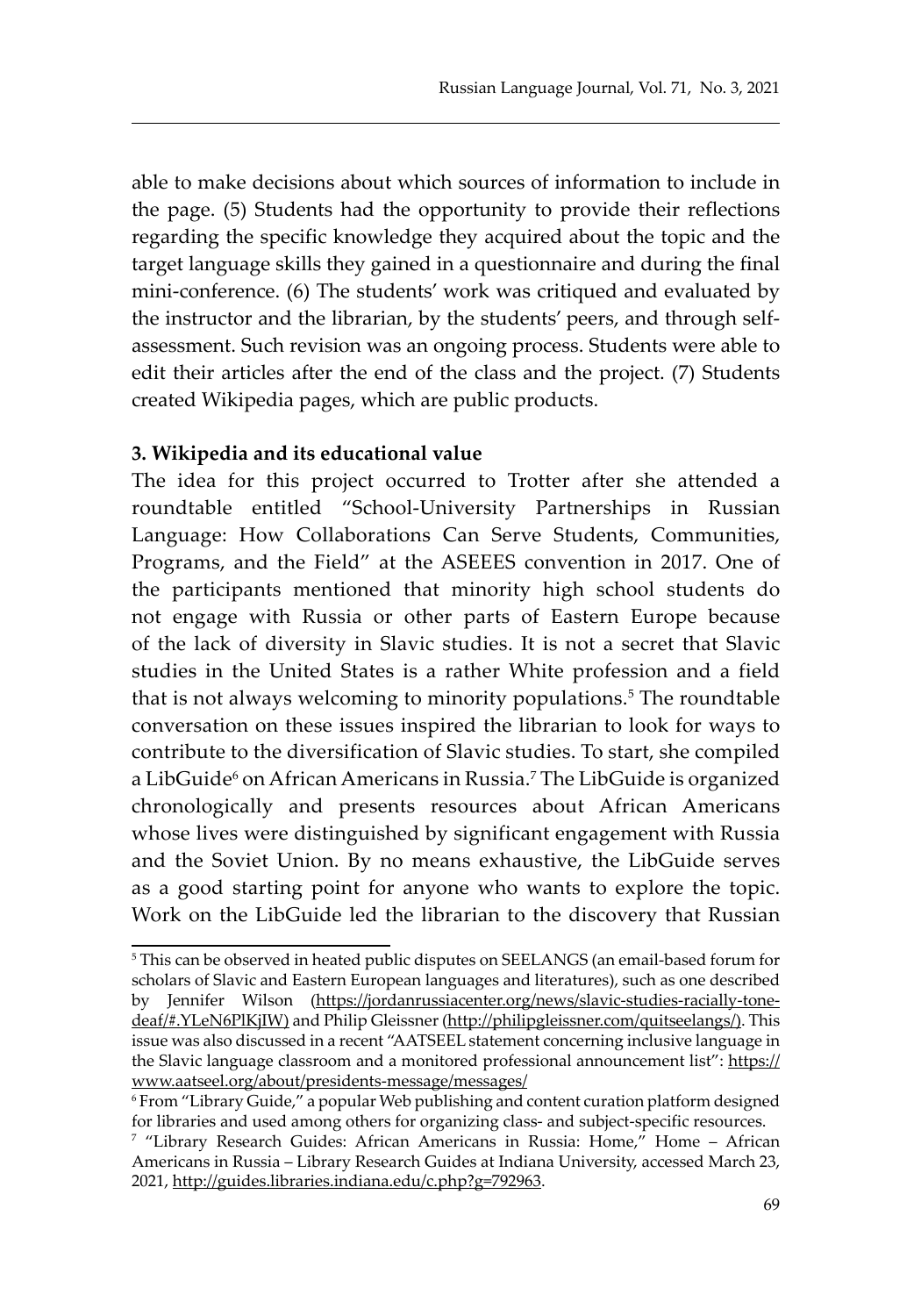language Wikipedia contains some articles about African Americans who are especially well-known in Russia, such as Angela Davis, Paul Robeson, and Yelena Khanga, but many other African Americans whose biographies were distinguished by significant professional, political, or personal engagement with Russia or the Soviet Union have no entries. Rather than creating all those articles herself, the librarian approached the instructor of the Russian for Social Sciences course with a proposal to involve advanced Russian students in that effort.

Wikipedia is the world's largest free source of information. The online encyclopedia is ranked as one of the 10 most used websites in the world<sup>8</sup>, and it is the only nonprofit organization among them. Of course, Wikipedia can be controversial tool and resource, and it is often frowned upon in academia. Most scholars agree that Wikipedia should not be cited or used as a source for academic papers. The sociologist Piotr Konieczny has identified a number of factors at play in the academic resistance to Wikipedia, including "common misconceptions about Wikipedia; doubts about its quality; uneasiness with the challenge that it poses to the traditional peer-review system; and the lack of career-enhancing motivations related to using Wikipedia" (Konieczny 2016). Nonetheless, Wikipedia is widely used as a reference source not only by students but by academics and educators as well. In fact, attitudes toward Wikipedia in academia have slowly shifted from more negative views in the 2000s to more favorable ones in the last few years. More educators use Wikipedia in teaching, and a significant number of academic publications address various pedagogical applications of Wikipedia.<sup>9</sup>

Wikipedia positions itself as a teaching tool and offers a variety of resources for educators.<sup>10</sup> On its Education Portal, Wikimedia Outreach emphasizes its role in education: by contributing to Wikimedia projects, students of all ages acquire significant twenty-first century skills and help to attain the goal of making all knowledge freely accessible to everyone in the world.<sup>11</sup> The benefits of teaching with Wikipedia go beyond improving reading and writing skills: "We can increase students' motivation (they

<sup>&</sup>lt;sup>8</sup> See, for example: https://www.statista.com/statistics/1201880/most-visited-websitesworldwide/

<sup>9</sup> See a review in Konieczny 2016.

<sup>&</sup>lt;sup>10</sup> See resources for instructors here: https://wikiedu.org/for-instructors/

<sup>&</sup>lt;sup>11</sup> See the full mission and additional resources here: https://outreach.wikimedia.org/wiki/ Education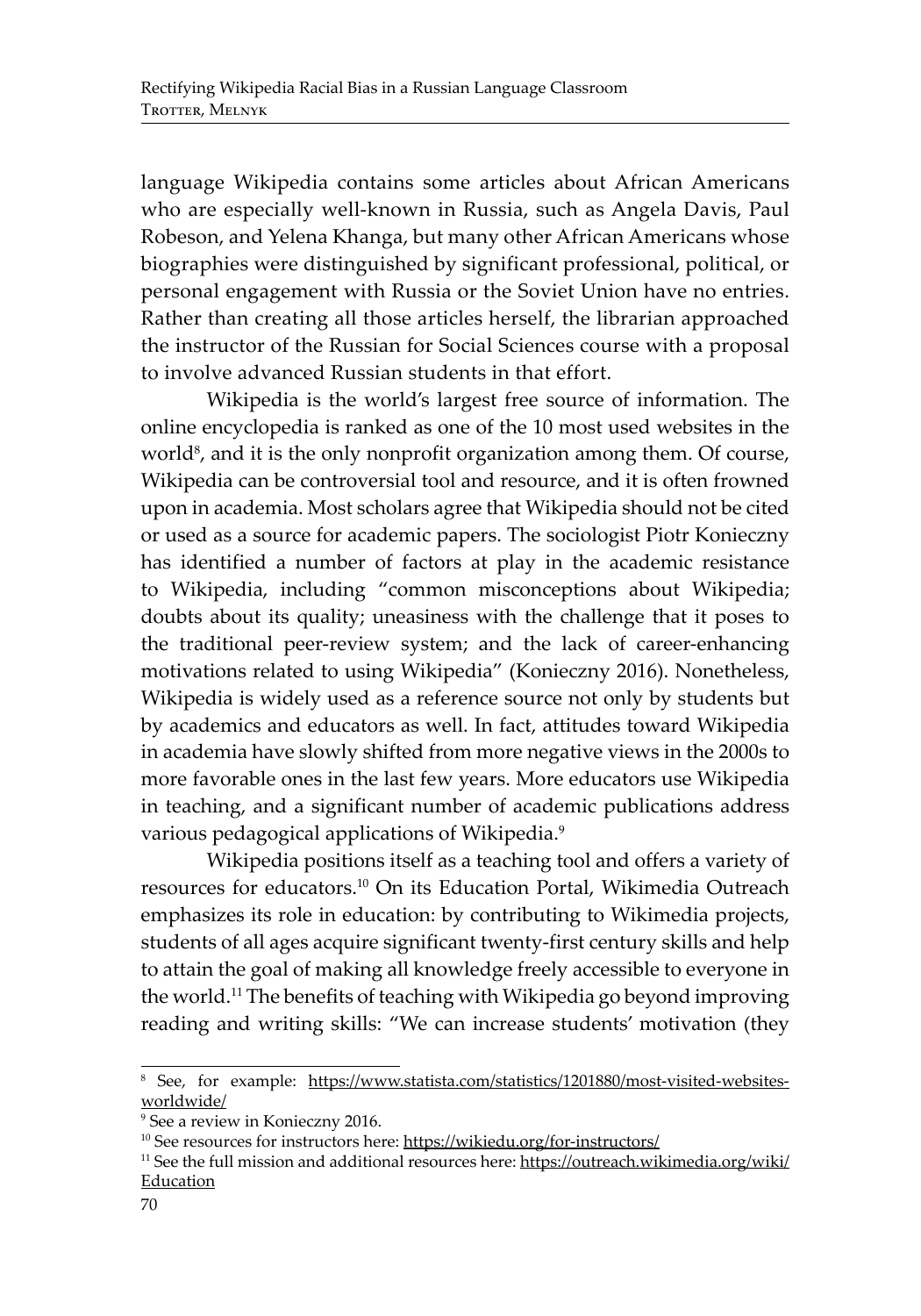appreciate sharing their work with the wider world rather than with a wastebasket); teach them digital literacy, collaboration, and critical thinking skills; and enable them to engage in socially responsible activity (as student contributions enhance what is, in essence, a nonprofit, universally accessible reference work), as conceptualized in the servicelearning paradigm" (Konieczny 2016, p. 1524). Bridges and Dowell (2020) enumerate and illustrate with real-life examples several approaches to the use of Wikipedia in education. These include shorter activities, such as one-shot classroom sessions and edit-a-thons, as well as long-term projects, such as running a Wikipedia club or incorporating Wikipedia assignments that require students to create or edit articles into course syllabi.

There is another line of criticism of Wikipedia that is more relevant to our discussion, namely its racial and gender bias. Gender imbalance in Wikipedia has already captured the attention of academic researchers.<sup>12</sup> According to Reagle and Rhue (2011), female subjects account for only 16% of biographies on Wikipedia. Konieczny and Klein (2018), who analyze data from different languages, countries, and cultures, find about 12% to 27% female biography representation over time. One possible source of bias is the lack of diversity in the Wikipedia contributor community: the average Wikipedian is a 30-year-old White male who is computer-savvy and lives in the U.S. or Europe. At the same time, the active editor community is only 8.5% female, which can be partially explained by unwelcoming practices in the editor community (Field et al. 2020). Information sources used for Wikipedia editing also might contribute to its gender and racial bias, since the online encyclopedia must be primarily based on secondary sources. It is also possible that Wikipedia simply reflects the broader gender and racial-ethnic biases in society (Adams et al. 2019; Field et al. 2020). This data is particularly worrisome since after 20 years of existence, Wikipedia has become ubiquitous. It is always readily available and is commonly the first result in online searches, factors that make it a preferred source of information, especially for young people. Gender and racial biases on Wikipedia have the potential to greatly influence public opinion. Writing for the *New York Times*, Jada F. Smith has remarked that Wikipedia "suffers

 $12$  Racial bias on Wikipedia is also well known, but it has not been systematically researched yet, likely because of technical challenges of data collection. The only article that researches both gender and racial gaps is focused on sociologists: "Who Counts as a Notable Sociologist on Wikipedia? Gender, Race, and the "Professor Test" Adams et al, 2019.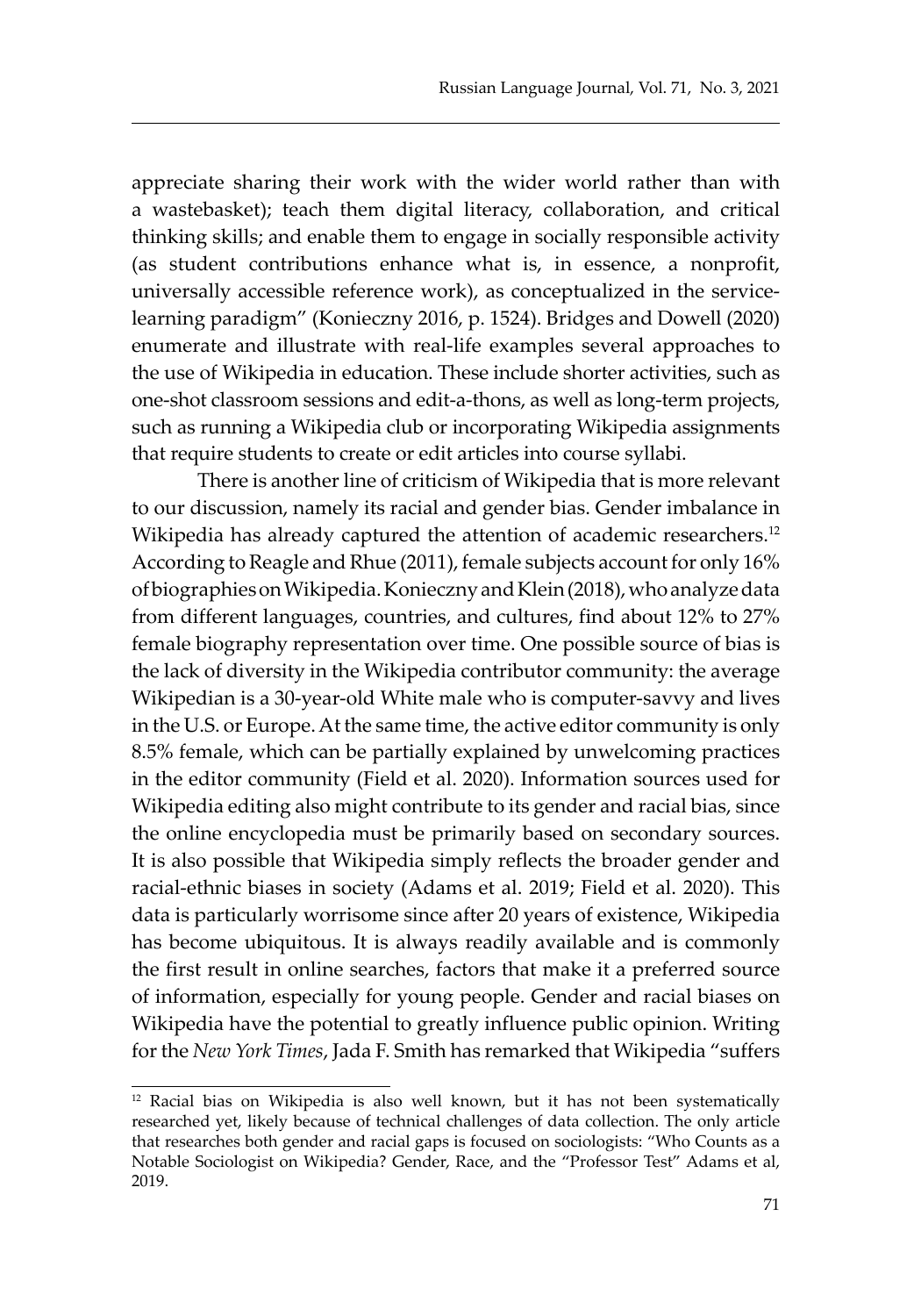from a dearth of information about black history.... In the Internet age, this is no trivial matter: To many people, a topic does not exist if it does not have a Wikipedia page" (Smith 2015).

Wikipedia and other organizations make efforts to address the racial and gender imbalance through edit-a-thons, organized at various institutions, especially during Black History Month and Women's History Month, or through the UNESCO initiative "#WIKI4WOMEN World Contributory Movement" in six official UNESCO languages, including Russian.<sup>13</sup> The Black WikiHistory Month program also coordinates numerous annual events in the U.S. and worldwide.14 The participants in these events improve previously published articles devoted to minorities by adding information and citations or compose new articles. Another goal of these events is to attract new, potentially more diverse editors.15 Thus, the authors view the PBLL project in Russian for the Social Sciences as a modest contribution to the rectification of the existing imbalance in Wikipedia.

## **4. Project**

## *4.1 Participants and format*

The project was incorporated into the syllabus of an advanced contentbased Russian for the Social Sciences course, conducted entirely in Russian, and it constituted 25% of the final grade. The project was conducted twice, in 2018 in a face-to-face environment (nine students: four undergraduate, four graduate, and one high school; two of the students were heritage speakers) and in 2020 in an online format using the Zoom platform (eleven students: six undergraduate and five graduate, all non-native speakers of Russian).

## *4.2 Project stages*

In designing the project, we followed Stoller and Myers (2020), who have formulated a five-stage framework comprising various cycles of student– instructor engagement in a project: preparation cycle, information gathering cycle, information processing cycle, information display cycle,

<sup>&</sup>lt;sup>13</sup> Details of the #WIKI4WOMEN initiative: https://en.unesco.org/feedback/wiki4womenworld-contributory-movement

<sup>&</sup>lt;sup>14</sup> Examples of the events and resources for organizers: https://en.wikipedia.org/wiki/ Wikipedia:Black\_WikiHistory\_Month

<sup>&</sup>lt;sup>15</sup> A case study of one such event at Oregon State University is described in Bridges et al. 2019.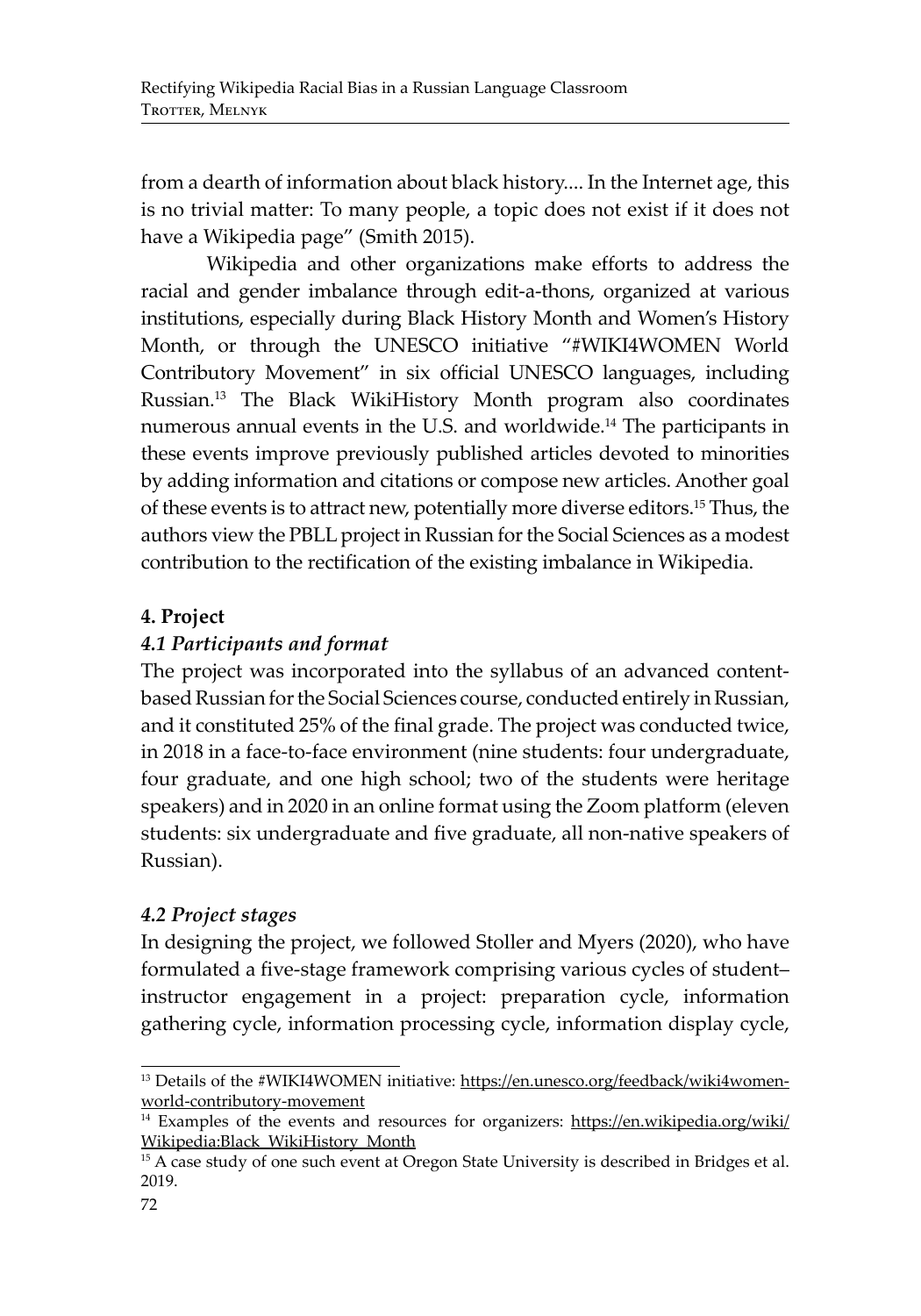and reflections cycle. Students worked on the project throughout the semester, completing a series of assignments: list of sources and outline of the article, first draft, peer review of another student's first draft, final version of the article, publication of the article on Wikipedia, and final oral presentation.

In our preparation cycle, the instructor and the librarian discussed the project's topic and outcomes with the students. Students received a list of potential subjects for their articles and each student chose one person to write about; students were allowed to suggest their own subject as well. The list was compiled by the librarian based on her research and met Wikipedia's country-specific notability criteria<sup>16</sup> (e.g., a person notable in the United States who has a Wikipedia page in English is not necessarily worthy of notice in Russia and vice versa). English-language Wikipedia articles already existed for most of the subjects, but we emphasized from the very beginning that students are expected to do their own research and write original articles rather than simply translate already published ones. The librarian suggested general sources on the topic (such as books listed in the LibGuide), but students were expected to find additional resources about their chosen subject. The librarian also provided links to various instructional resources (how to create an account, how to format references, etc.) and basic information on Wikipedia editing. Examining model articles, we reviewed the typical structure of a Wikipedia biography, including important elements of the introduction. Reading good-quality Wikipedia biographies in Russian helped students not only to familiarize themselves with the sections traditionally included in such articles, but also to internalize the writing style and some lexical chunks that frequently appear in biographies and could be used in their own articles. Throughout the semester, both the instructor and the librarian were available to the students for consultations on the project. In 2020, we were fortunate to include a Wikipedia editor from Russia as a member of our team: during one class session she discussed rules for Wikipedia editing in Russian, and later she helped to resolve occasional technical issues, such as formatting notes and references.

In the next stage—information gathering—students collected

<sup>&</sup>lt;sup>16</sup> "For people, the person who is the topic of a biographical article should be 'worthy of notice' or 'note'—that is, 'remarkable' or 'significant, interesting, or unusual enough to deserve attention or to be recorded' within Wikipedia as a written account of that person's life." https://en.wikipedia.org/wiki/Wikipedia:Notability\_(people)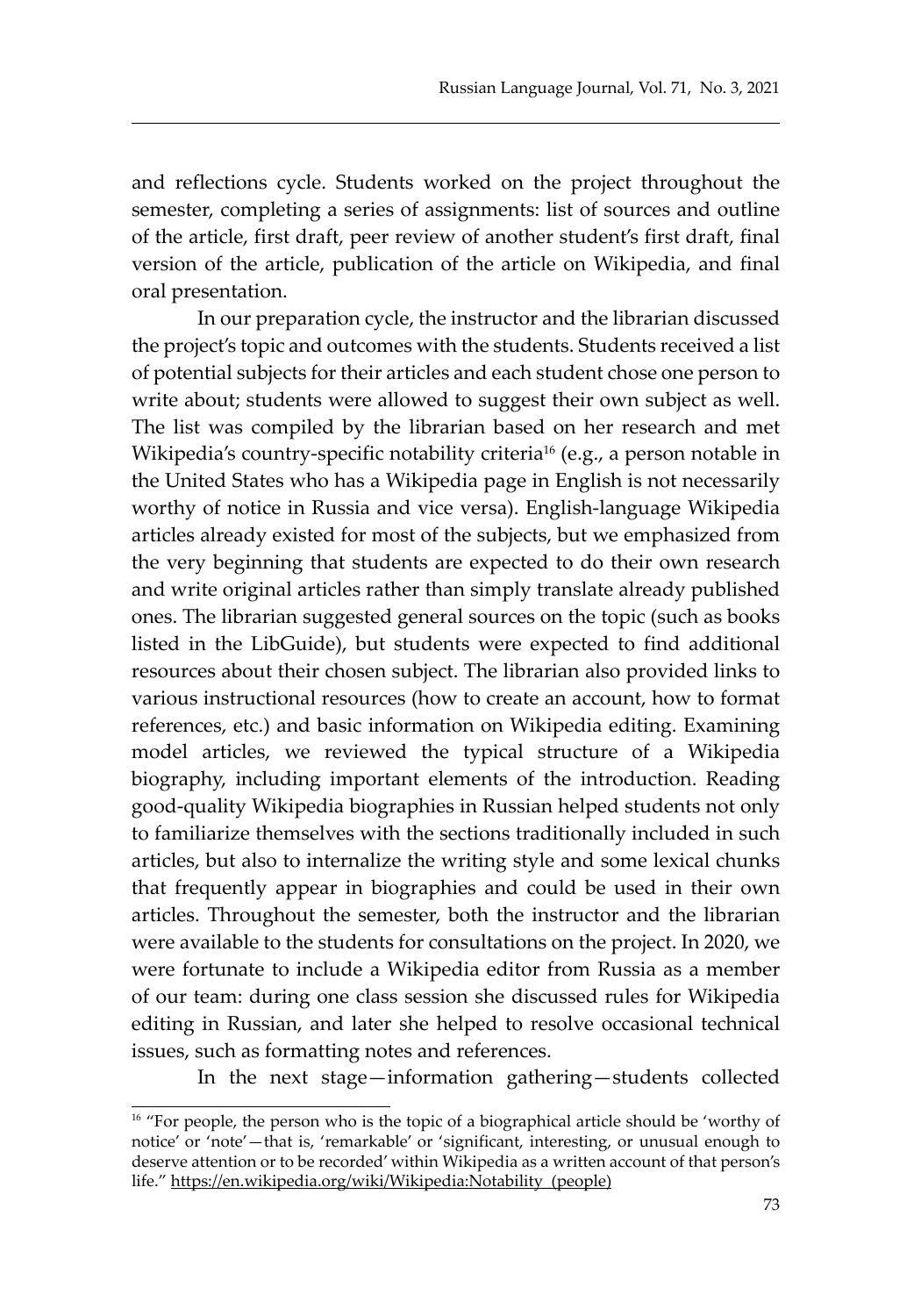various types of sources in both English and Russian, adhering to Wikipedia guidelines that rank resources according to their reliability and suitability for Wikipedia (books, articles, online resources). The librarian helped students evaluate the quality of their sources to make sure that they met the reliability criteria and expressed a neutral point of view. Each student then submitted a list of sources and an outline of the future article. In this and subsequent stages, most of the work happened outside of the classroom since each student worked on an individual topic.

The third stage—the processing of information—took up the greater part of the semester and was probably the most laborious. The participants were expected to write a first draft of their article; complete a peer review assignment (each student read and provided written comments on the article of one other student); make corrections to their drafts as suggested by the instructor, the librarian, and a fellow student; and polish the final version of the article. The instructor and the librarian monitored the students' progress, identifying the strengths and weaknesses of the students' drafts and suggesting improvements with respect to Wikipedia criteria and proper use of Russian language.

The information display cycle was a twofold stage. First, all but one of the students uploaded the finished articles on Russian Wikipedia and thus made them available to anyone with internet access. Second, at the end of the semester, students presented their projects in class. They discussed the life of their chosen person and their connections to Russia. In addition, students reflected on their work with Wikipedia.

The self-reflections that concluded the presentations are part of the final stage, the reflection cycle, in which students evaluate their own work, the progress they have made, and the skills and knowledge they have gained. In addition to these brief oral comments, the instructor and the librarian solicited informal anonymous written feedback to gather students' impressions of the project in more detail. The combined quantitative and qualitative results from 2018 (nine responses) and 2020 (eight responses, three students did not respond) are presented in the Appendix B.

The overall feedback was favorable: most students found the project useful and engaging and recommended implementing similar projects in other classes. Students felt that their language skills had improved, especially in writing and translating. Somewhat lower improvement in reading can be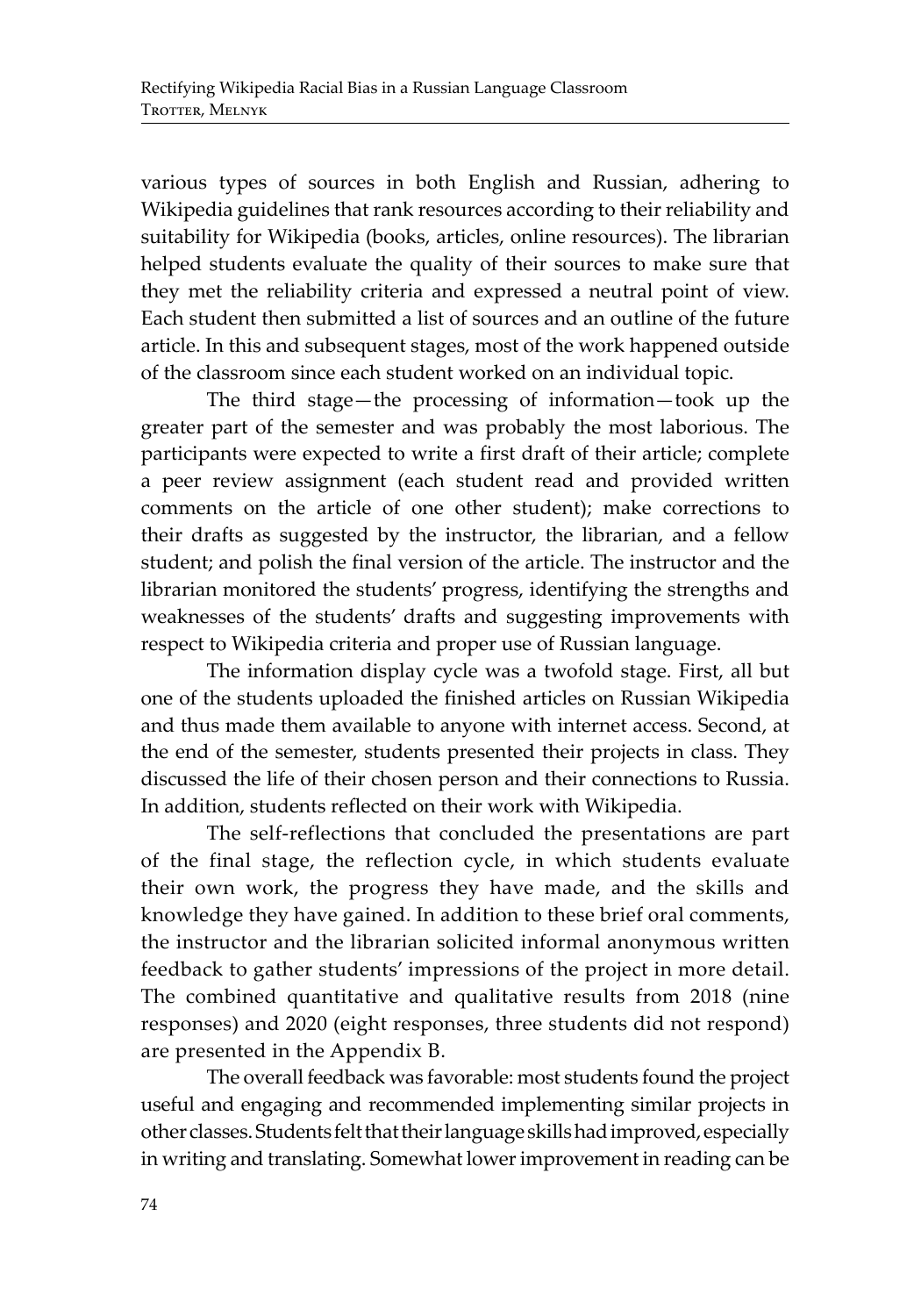explained by the fact that a few students could not find reliable sources in Russian and based their articles mostly on sources in English. While working on their projects, students gained a better understanding of how Wikipedia works and acquired Wikipedia editing skills; as a result, most participants are now open to contributing to Wikipedia in the future, even though this was not the primary goal of the project.

#### **5. Challenges and possible solutions**

It is expected that such a complex project would involve some challenges. Difficulties might arise at various stages, but most of them can be successfully resolved.

The selection of subjects requires some preliminary research. As previously mentioned, potential subjects need to meet Wikipedia's notability criteria, and of course, the list of notable African Americans whose lives were connected to Russia and the Soviet Union is somewhat limited. However, other underrepresented groups can serve as a basis for similar projects (women, other minority groups).

Some students found it difficult to identify sources and properly evaluate them. The quantity and quality of available sources differed significantly from subject to subject (naturally, more information is available about better-known people). One of the tasks of the librarian was to help students locate sources in English and Russian and to teach students how to assess those sources in terms of their quality and suitability for Wikipedia. We would recommend approaching an information literacy specialist at your institution's library (start with your Slavic librarian, if there is one). Even if the specialist lacks Russian language skills, she/he/they can instruct students on general source evaluation—an indispensable skill. Also, the staffs of both academic and public libraries almost always include a person experienced in Wikipedia editing who can assist students with technical challenges, such as formatting the article. However, providing instruction in English might not be ideal if the class is taught entirely in the target language. In that case the instructor can provide published instructional materials that are easily available online in multiple languages.<sup>17</sup>

<sup>&</sup>lt;sup>17</sup> For Russian, one can start with the following article from Russian Wikibooks:  $\frac{https://}{https://}$ ru.wikibooks.org/wiki/Как\_написать\_статью\_в\_Википедии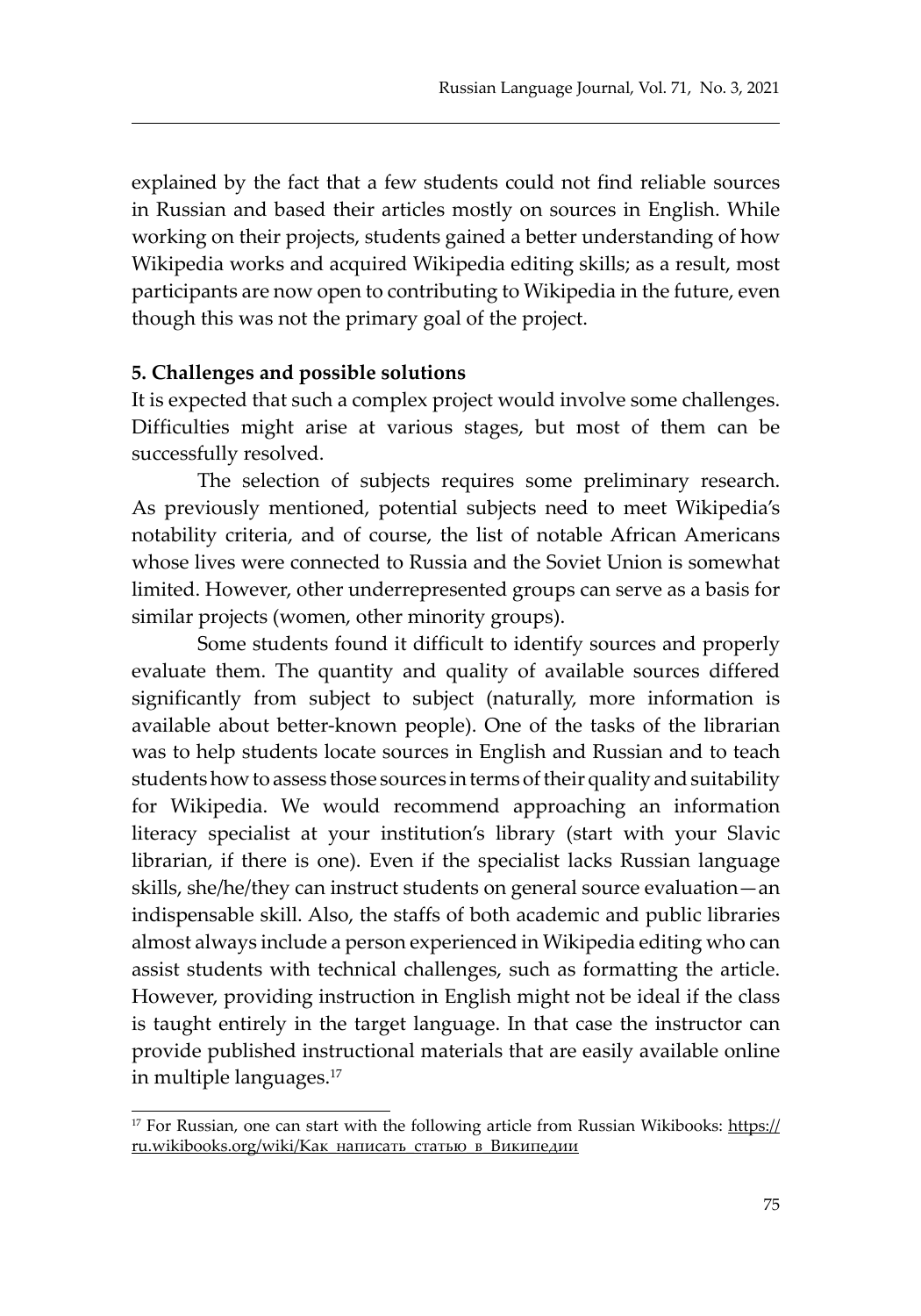Needless to say, writing a Wikipedia article in the target language is a time-consuming project that creates a significant workload for both students and instructors. It is therefore crucial to divide the project into various stages and carefully plan out not just the project but the rest of the course work. Despite the workload, however, our students truly embraced the project, preferring to invest their time and effort into something memorable and socially meaningful rather than just writing another paper.

## **6. Conclusions**

To date, this project has resulted in the publication of 19 new Wikipedia articles in Russian (see the list in Appendix A). Several are longer and of better quality than English articles on the same subject, and in some cases, articles authored by our students do not even have an Englishlanguage counterpart. Thanks to this project, the presence of African Americans in Russian cultural history is more visible, not only to our students but, as a result of their efforts, to any user of Russian language Wikipedia.

The cycles of PBLL-based activities that comprised the use of Wikipedia in the Russian language course, as described above, yielded highly desirable educational benefits. Students improved their proficiency in Russian and acquired new and specific knowledge through the medium of the target language. They also developed their information literacy and enhanced their research skills. Moreover, the topic and the opportunity to create a public product proved highly motivating to our students. We invite teachers of Russian and of other languages to adapt the design of our project for other topics that will advance the mission of curricular diversification.

## **Appendix A. List of Russian language Wikipedia articles created by students**

2018:

Ричард Теодор Гринер (Richard Theodore Greener) https://ru.wikipedia.org/wiki/Гринер,\_Ричард\_Теодор

Фредерик Брюс Томас (Frederick Bruce Thomas) https://ru.wikipedia.org/wiki/Томас,\_Фредерик\_Брюс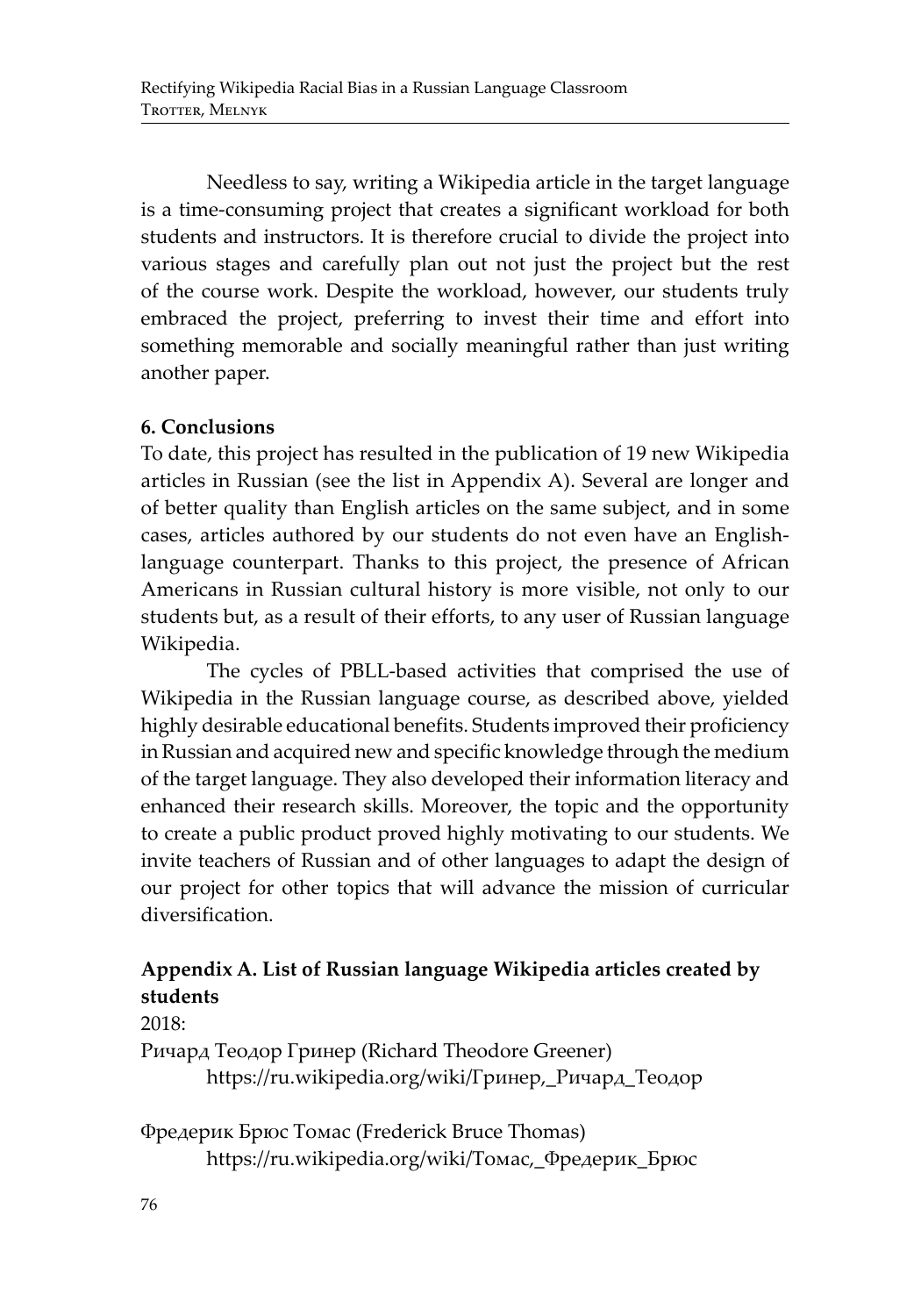- Джеймс «Джимми» Винкфилд (James "Jimmy" Winkfield) https://ru.wikipedia.org/wiki/Винкфилд,\_Джеймс
- Гомер Смит-младший (Homer Smith Jr.) https://ru.wikipedia.org/wiki/Смит,\_Гомер\_(младший)
- Ллойд Уолтон Паттерсон (Lloyd Walton Patterson) https://ru.wikipedia.org/wiki/Паттерсон,\_Ллойд
- Оливер Джон Голден (Oliver John Golden) https://ru.wikipedia.org/wiki/Голден,\_Оливер
- Луиза Томпсон Паттерсон (Louise Thompson Patterson) https://ru.wikipedia.org/wiki/Томпсон\_Паттерсон,\_Луиза
- Андреа Ли (Andrea Lee) https://ru.wikipedia.org/wiki/Ли,\_Андреа

#### 2020:

- Нэнси Гарднер Принс (Nancy Gardner Prince) https://ru.wikipedia.org/wiki/Принс,\_Нэнси\_Гарднер
- Эмма Харрис (Emma Harris) https://ru.wikipedia.org/wiki/Харрис,\_Эмма
- Виллиана Берроуз (Williana Burroughs) https://ru.wikipedia.org/wiki/Берроуз,\_Виллиана
- Айда Форсайн (Ida Forsyne) https://ru.wikipedia.org/wiki/Форсайн,\_Айда
- Ловетт Форт-Уайтмен (Lovett Fort-Whiteman) https://ru.wikipedia.org/wiki/Форт-Уайтмен,\_Ловетт
- Ширли Грэм Дюбуа (Shirley Graham Du Bois) https://ru.wikipedia.org/wiki/Грэм\_Дюбуа,\_Ширли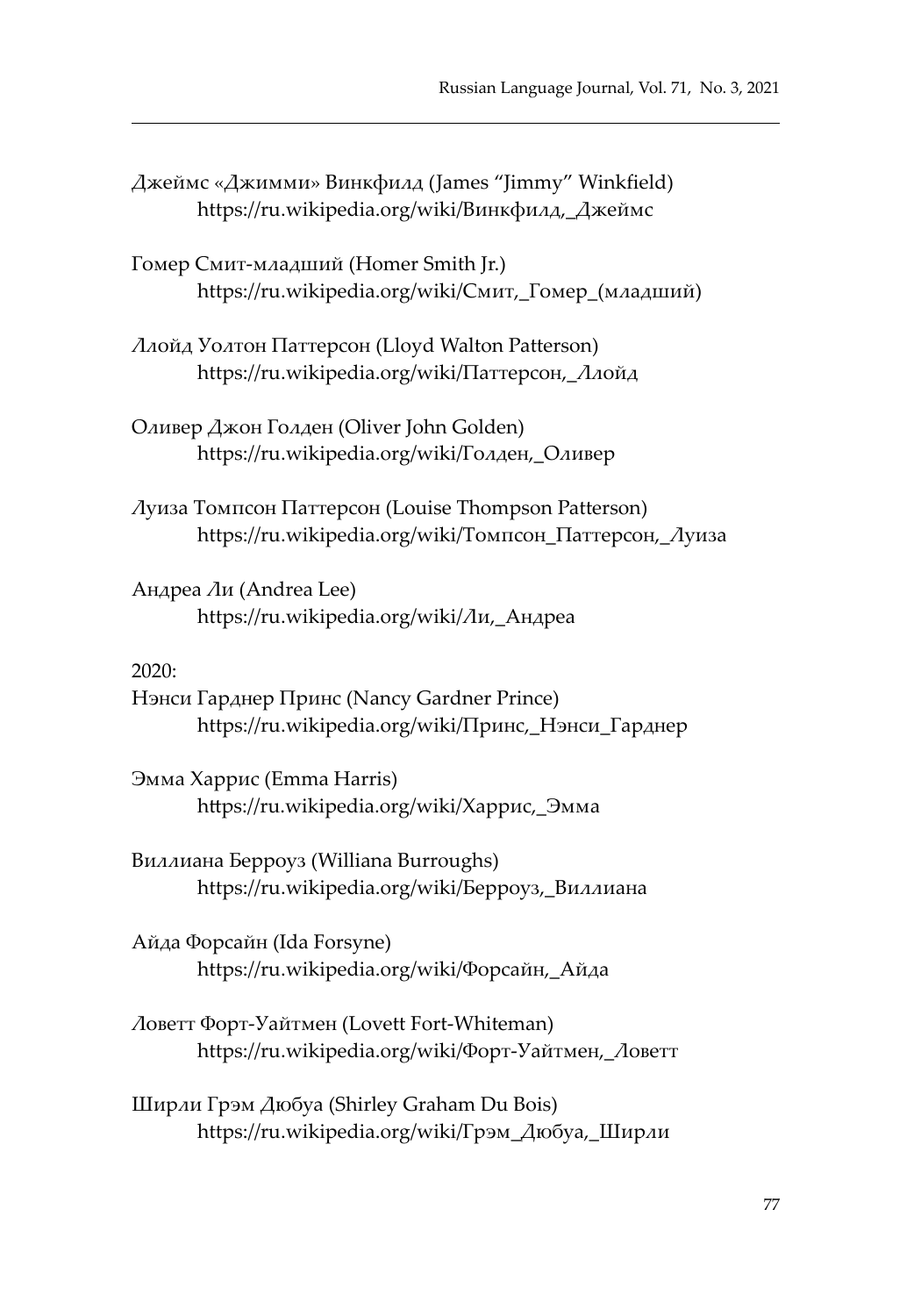| Гарри Хейвуд (Harry Haywood)<br>https://ru.wikipedia.org/wiki/Хейвуд,_Гарри         |
|-------------------------------------------------------------------------------------|
| Генри Ли Мун (Henry Lee Moon)<br>https://ru.wikipedia.org/wiki/Мун, Генри_Ли        |
| Дороти Уэст (Dorothy West)<br>https://ru.wikipedia.org/wiki/Уэст,_Дороти            |
| Дадли Рэндалл (Dudley Randall)<br>https://ru.wikipedia.org/wiki/Рэндалл,_Дадли      |
| Памела Спратлен (Pamela Spratlen)<br>https://ru.wikipedia.org/wiki/Спратлен, Памела |
| Appendix B. Students' project evaluations results (2018 a                           |

## **Appendix B. Students' project evaluations results (2018 and 2020 combined)**

*Quantitative questions*:

1. Overall, working on this project was useful for me.

2. I learned a lot about an important and/or interesting topic.

3. I feel that I made a valuable contribution to the Russian language Wikipedia and hence the community in general.

4. Thanks to the project my Russian language skills in reading improved.

5. Thanks to the project my Russian language skills in writing improved.

6. Thanks to the project my Russian language skills in translating improved.

7. Work on the project was too time-consuming.

8. It was easy to find resources for the project.

9. I enjoyed uploading and formatting my article in Wikipedia.

10. I plan to contribute to Wikipedia in future.

11. I received valuable feedback on this project from instructors.

12. I would recommend implementing similar projects based on Wikipedia in other language classes.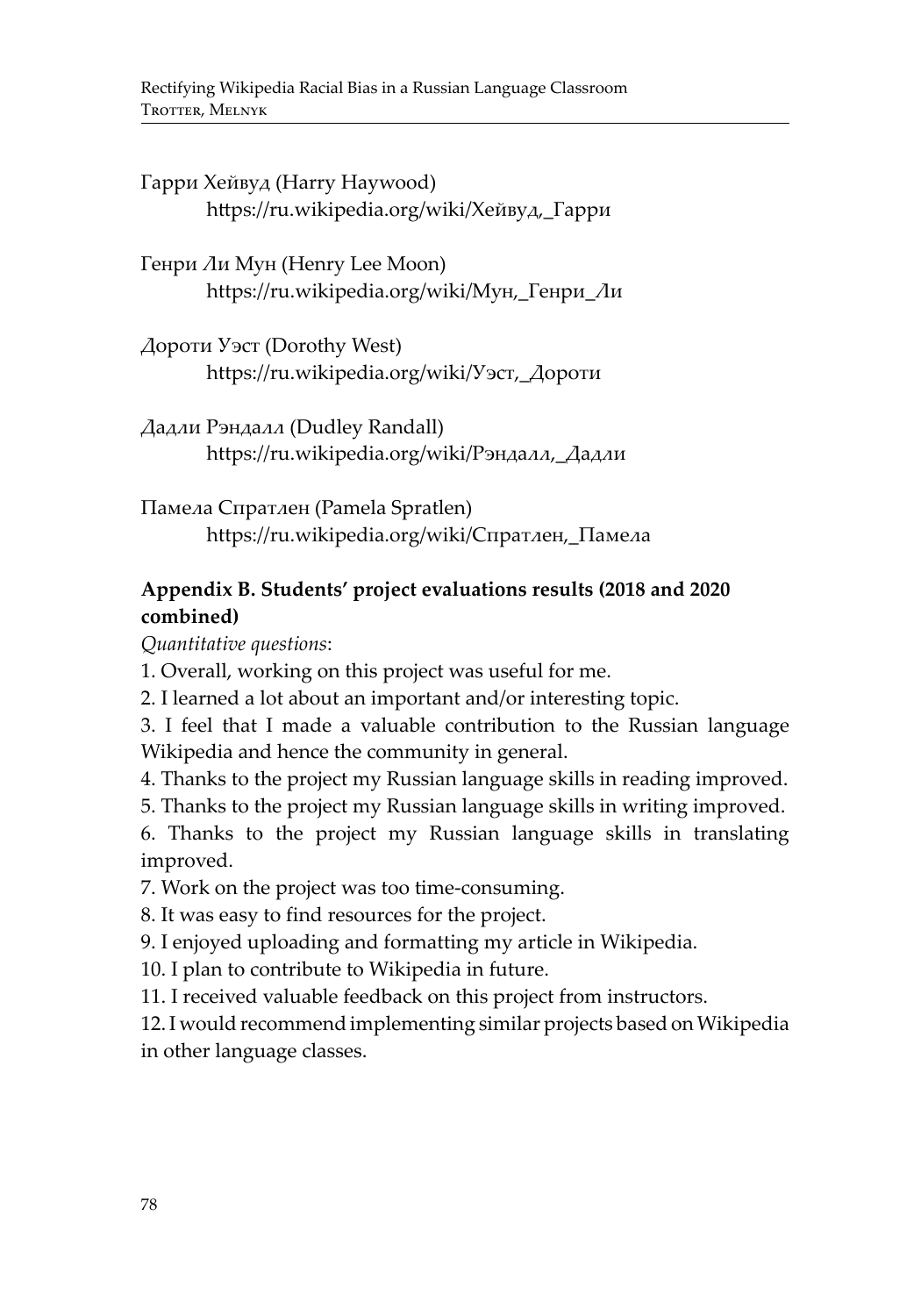

1. Overall, working on this project was useful for me



2. I learned a lot about an important and/or interesting topic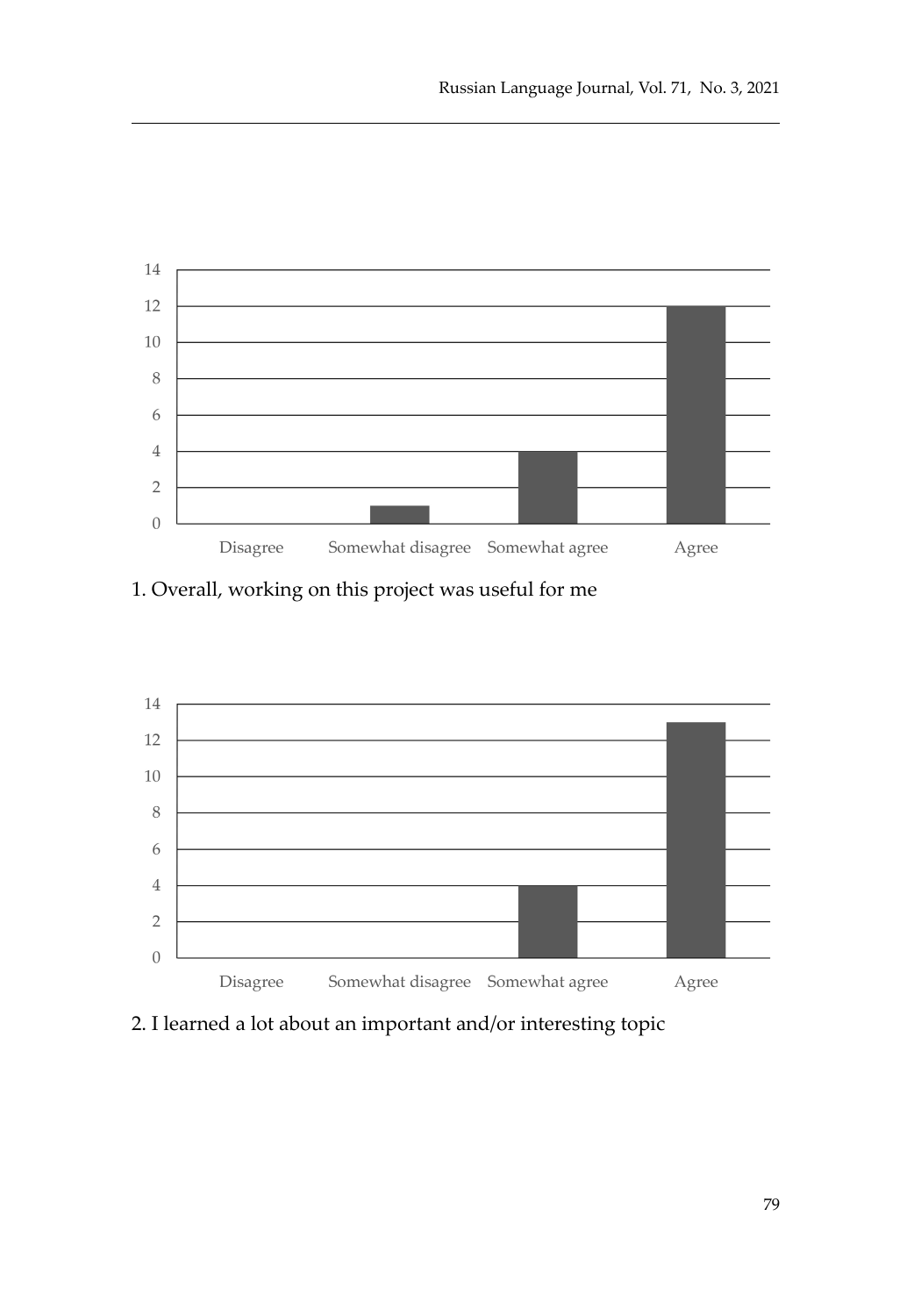

3. I feel that I made a valuable contribution to the Russian language Wikipedia and hence the community in general



4. Thanks to the project my Russian language skills improved in **reading**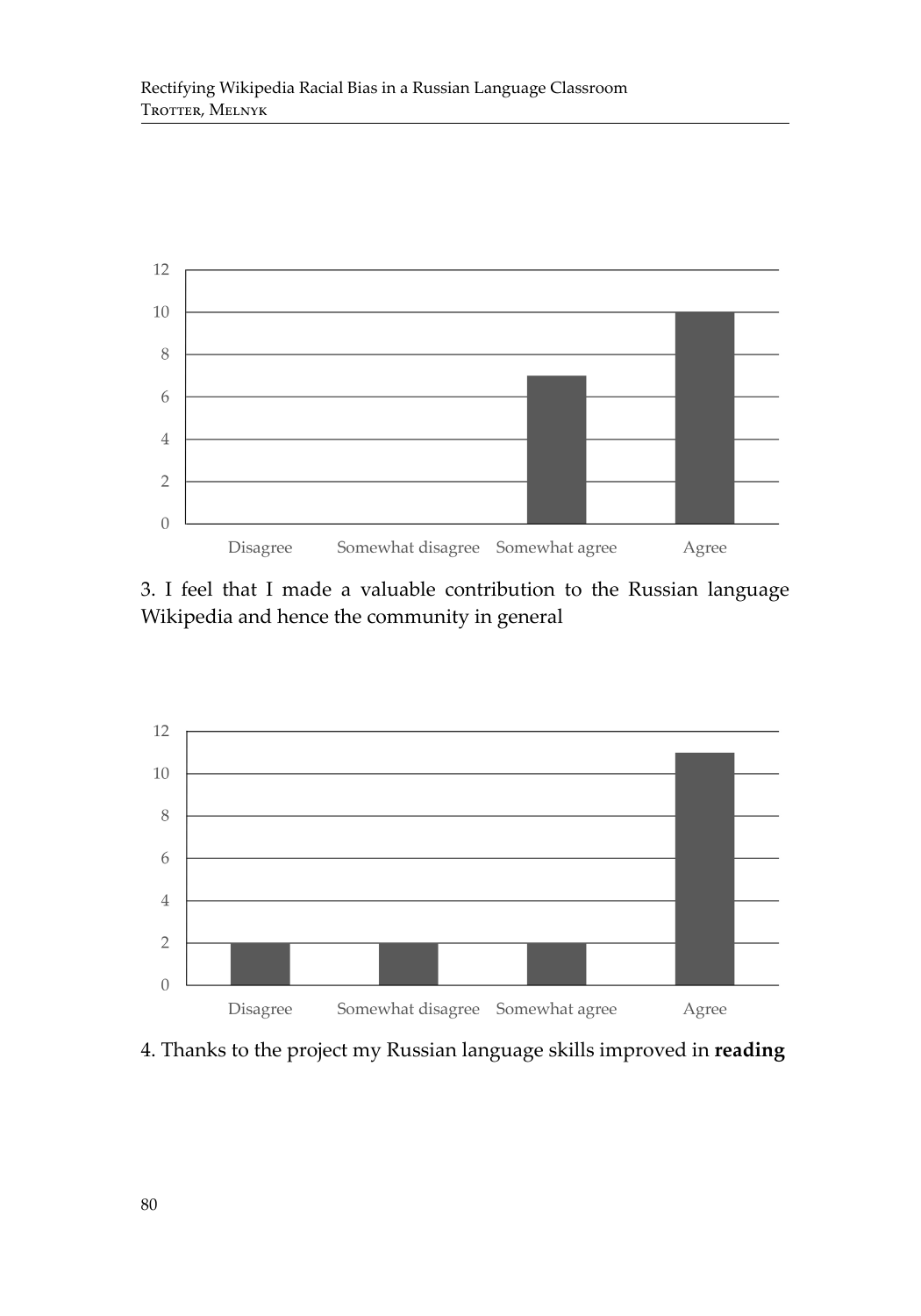

5. Thanks to the project my Russian language skills improved in **writing**



6. Thanks to the project my Russian language skills improved in **translating**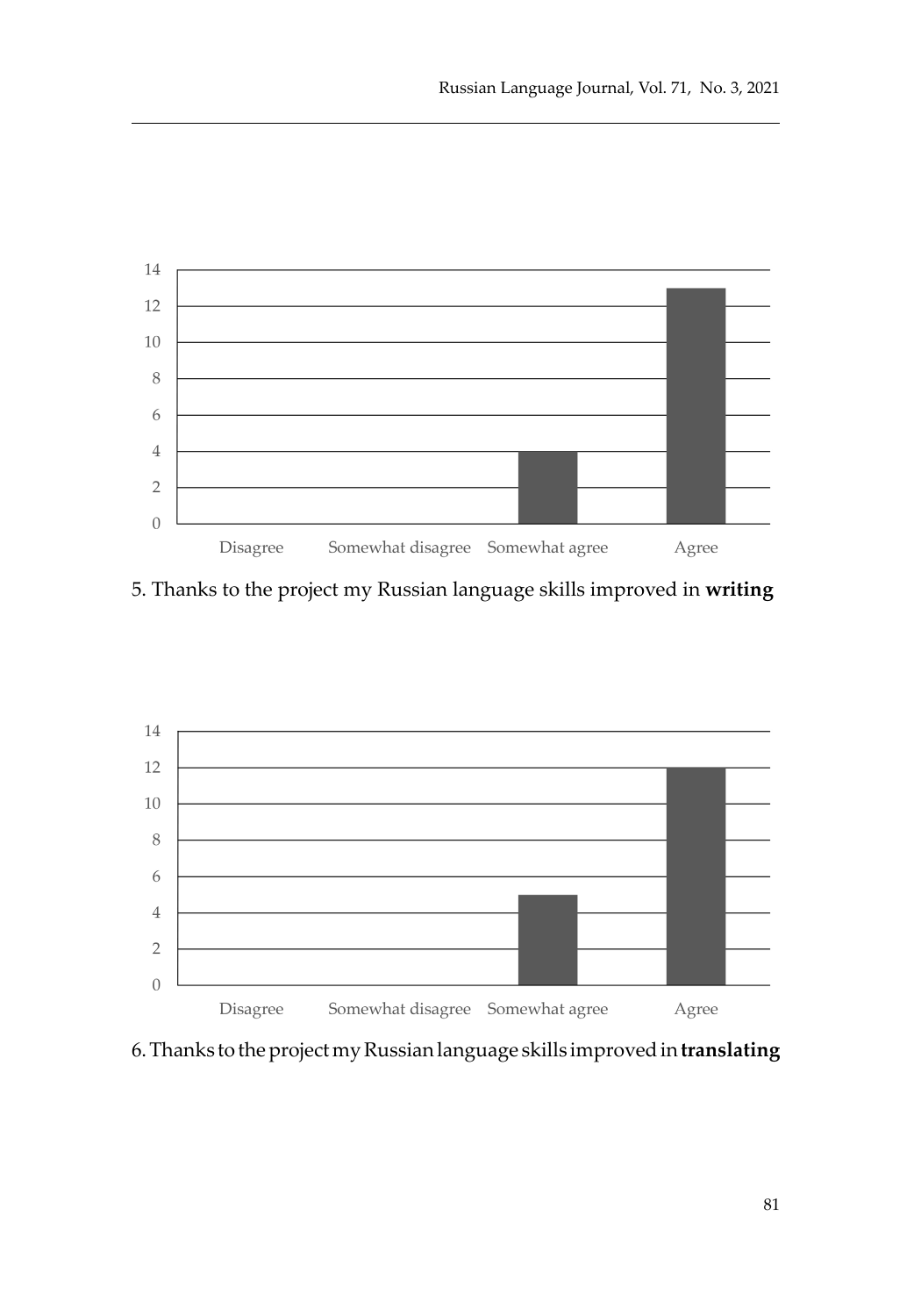

7. Work on the project was too time-consuming



8. It was easy to find resources for the project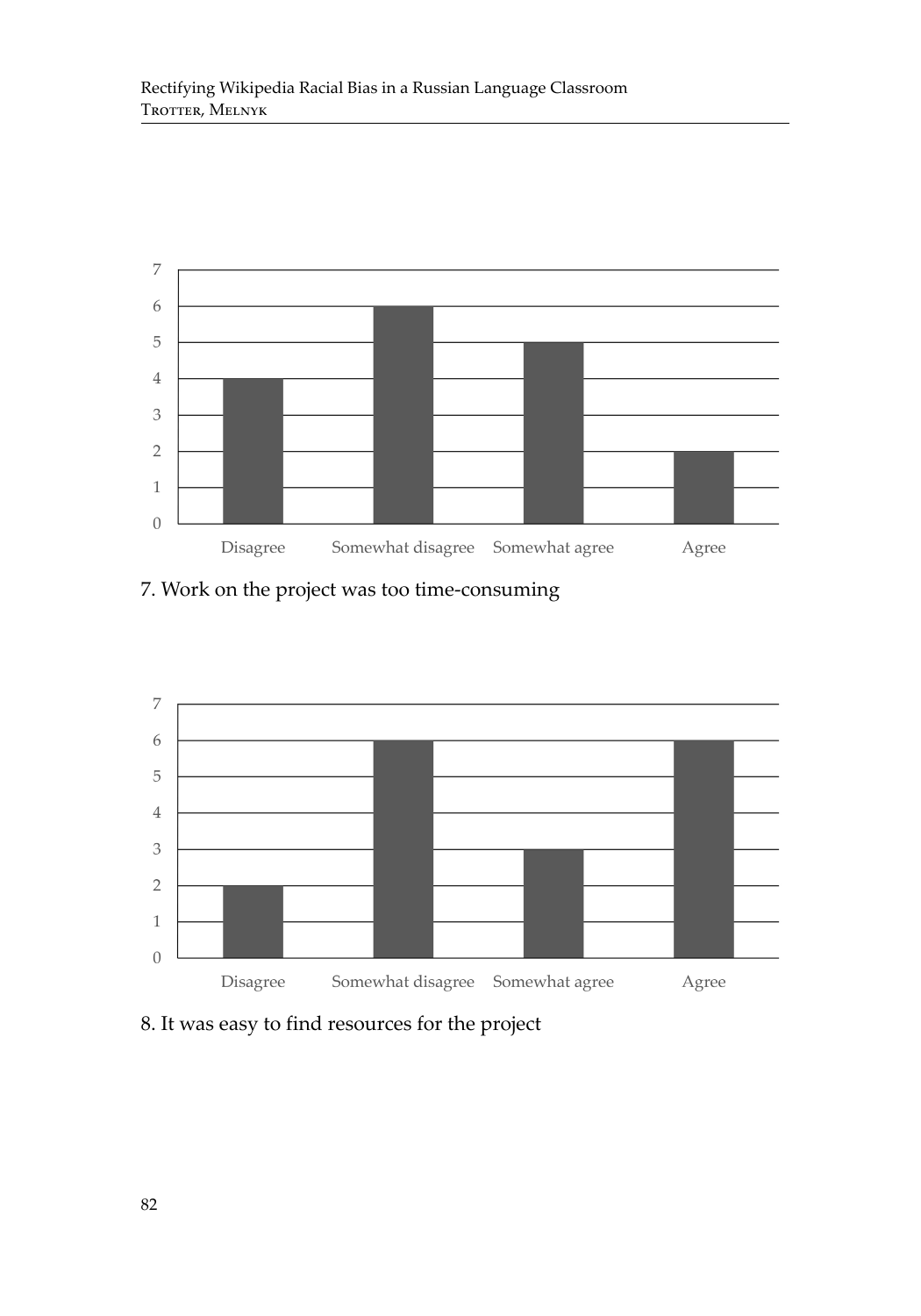

9. I enjoyed uploading and formatting my article in Wikipedia



10. I plan to contribute to Wikipedia in future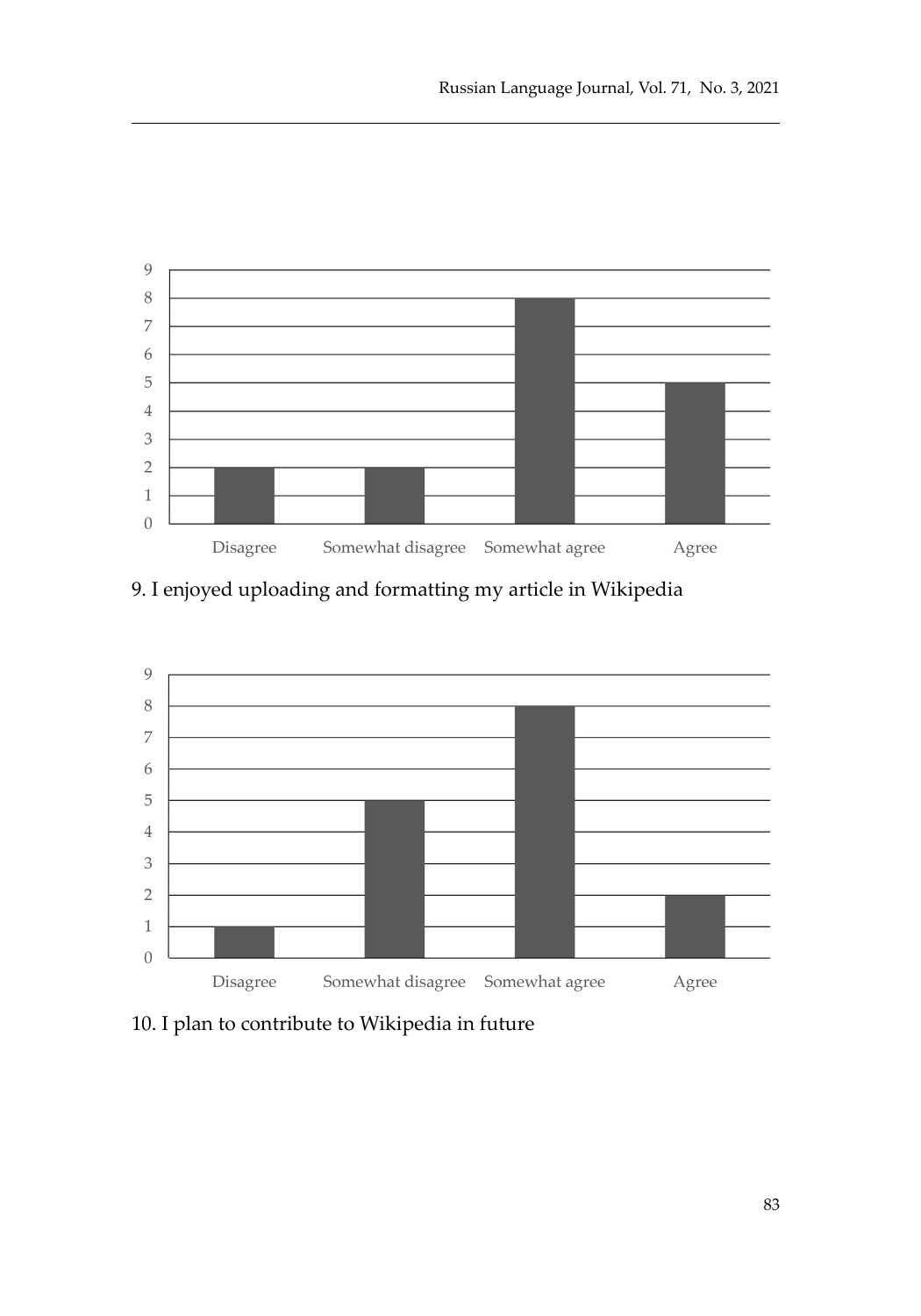

11. I received valuable feedback on this project from instructors



12. I would recommend implementing similar projects based on Wikipedia in other language classes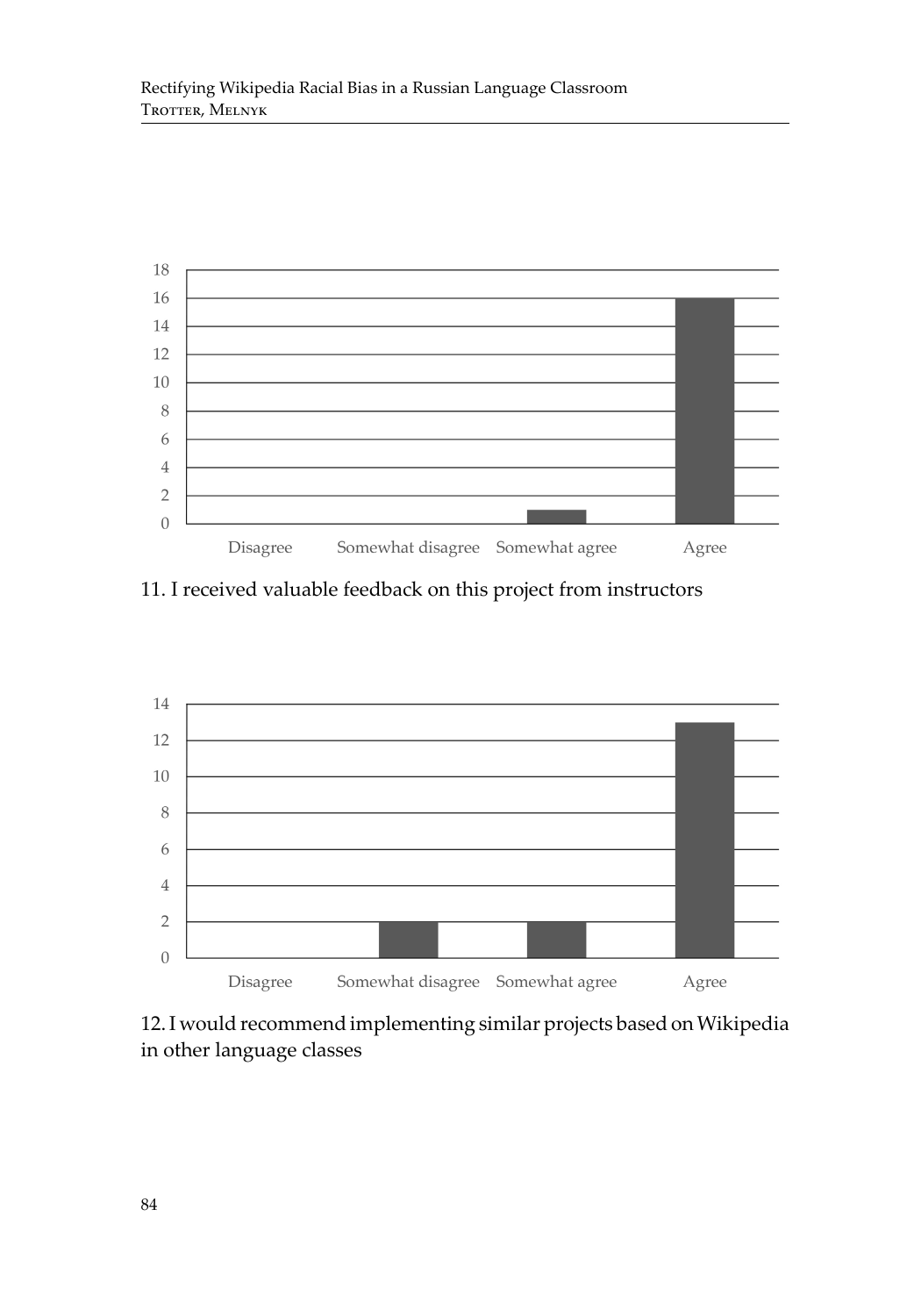#### *Qualitative feedback*:

The survey included two open-ended questions:

1. "What I like the most about the project." Many students named conducting the research about an interesting figure, learning how Wikipedia works, and being satisfied with their contribution to the online encyclopedia. Here are some comments:

*"I think it was very useful in synthesizing all the aspects of language learning (presenting, writing, translating, finding sources, adjusting to a new style, etc.)."*

*"The collaborative aspect, it very much helped me to identify areas for improvement in my Russian language writing and composition. It had the flexibility for me to incorporate and leverage my academic interests and experiences while improving my language skills and it gave me the push into the world of wiki editing*."

*"I think this was a fantastic project, I think it developed not only my language skills but good concepts for 21st century collaborative scholarship."*

2. "What was the most difficult for me in the project." Predictably, many students identified finding reliable sources, especially in Russian language, and editing Wikipedia among the most challenging tasks. When the project ran for the second time, some students complained that the project was excessively time-consuming:

> "*Was simply too much work in combination with other work. More class time, and nights free of other homework would have led to a better product- which is getting published and therefore pressure is high. Very clear step by step instructions for technical procedures in English would save students a lot of time."*

#### **References**

- Adams, Julia, Hannah Brückner, and Cambria Naslund. 2019. "Who Counts as a Notable Sociologist on Wikipedia? Gender, Race, and the 'Professor Test.'" *Socius: Sociological Research for a Dynamic World* 5. doi:10.1177/2378023118823946.
- Anya, Uju, and L. J. Randolph. 2019. "Diversifying Language Educators and Learners." *The Language Educator* 14, no. 4 (2019): 23–27.
- Baldwin, Kate A. 2002. *Beyond the Color Line and the Iron Curtain: Reading Encounters between Black and Red, 1922–1963*. Durham, NC: Duke University Press.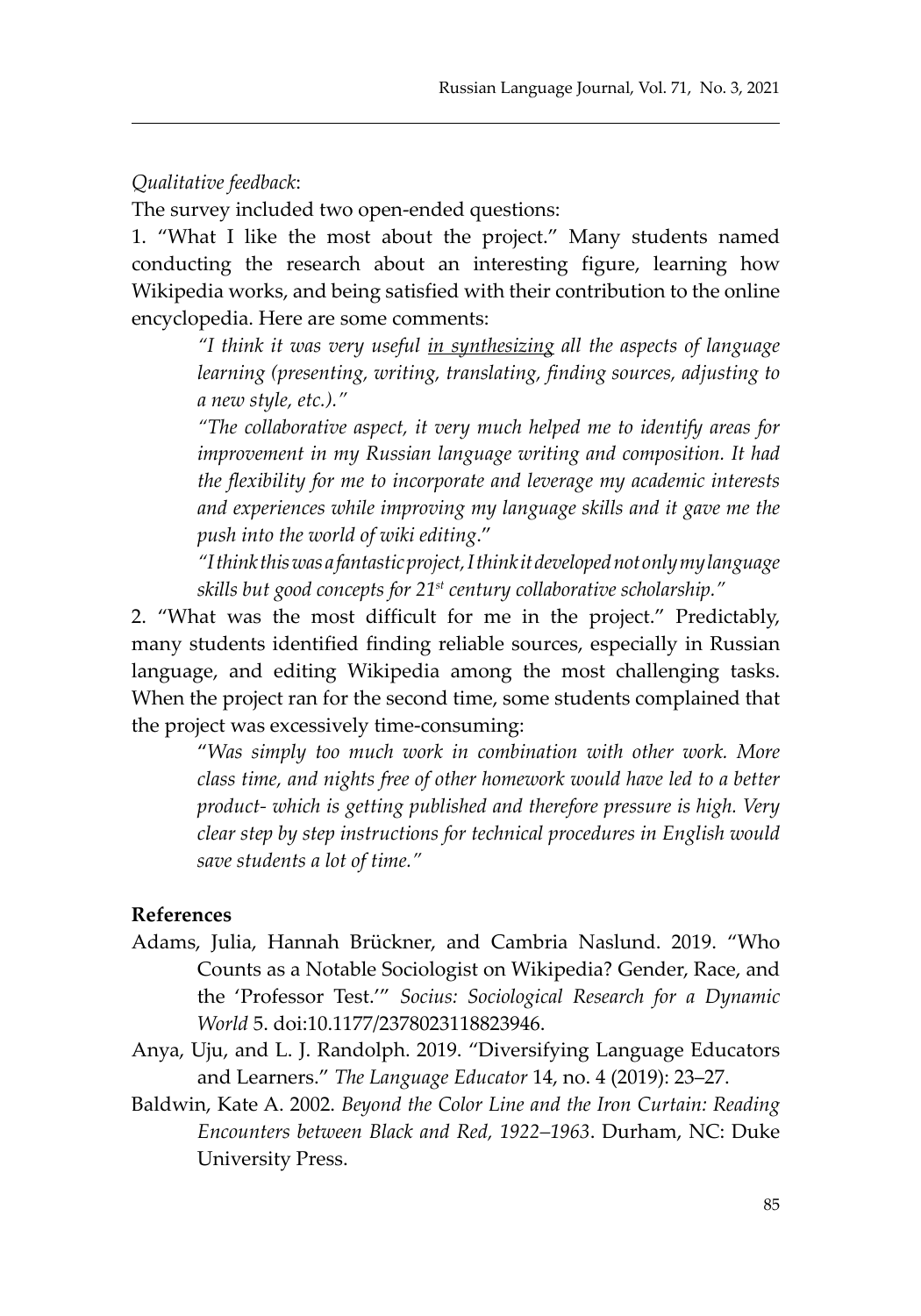- Banerjee, Anindita, and Gabriella Safran. 2020. "Introduction to the Symposium Working Towards Equity in Slavic Language and Literature Programs: Experiences from the United States." *The Slavic and East European Journal* 64 (4): 573–76.
- Beckett, Gulbahar H., and Paul Chamness Miller, eds. 2006. *Project-Based Second and Foreign Language Education: Past, Present, and Future*. Greenwich, CT: Information Age Pub.
- Beckett, Gulbahar H., and Tammy Slater, eds. 2019. *Global Perspectives on Project-Based Language Learning, Teaching, and Assessment: Key Approaches, Technology Tools, and Frameworks*. New York: Routledge.
- Beckett, Gulbahar H, Tammy Slater, and Bernard A Mohan. 2019. "Philosophical Foundation, Theoretical Approaches, and Gaps in the Literature." In *Global Perspectives on Project-Based Language Learning, Teaching, and Assessment: Key Approaches, Technology Tools, and Frameworks*, edited by Gulbahar H. Beckett and Tammy Slater, 3–22. New York: Routledge.
- Blakely, Allison. 1986. *Russia and the Negro Blacks in Russian History and Thought*. Washington, DC: Howard Univ. Press.
- Bridges, Laurie M., and Meghan L. Dowell. 2020. "A Perspective on Wikipedia: Approaches for Educational Use." *The Journal of Academic Librarianship* 46 (1). doi:10.1016/j.acalib.2019.102090.
- Bridges, Laurie, Diana Park, and Tiah Edmunson-Morton. 2019. "Writing African American History into Wikipedia." *OLA Quarterly* 25 (2). doi:10.7710/1093-7374.1987.
- Carew, Joy Gleason. 2008. *Blacks, Reds, and Russians: Sojourners in Search of the Soviet Promise*. New Brunswick, NJ: Rutgers University Press.
- Field, Anjalie, Chan Young Park, and Yulia Tsvetkov. 2020. "Controlled Analyses of Social Biases in Wikipedia Bios." arXiv:2101.00078
- Gras-Velázquez Adrián, ed. 2020. *Project-Based Learning in Second Language Acquisition: Building Communities of Practice in Higher Education*. New York: Routledge.
- Hixon, Nate K., Jason Ravitz, and Andy Whisman. 2012. *Extended Professional Development in Project-Based Learning: Impacts on 21st Century Teaching and Student Achievement.* Charleston, WV: West Virginia Department of Education, Division of Teaching and Learning, Office of Research.